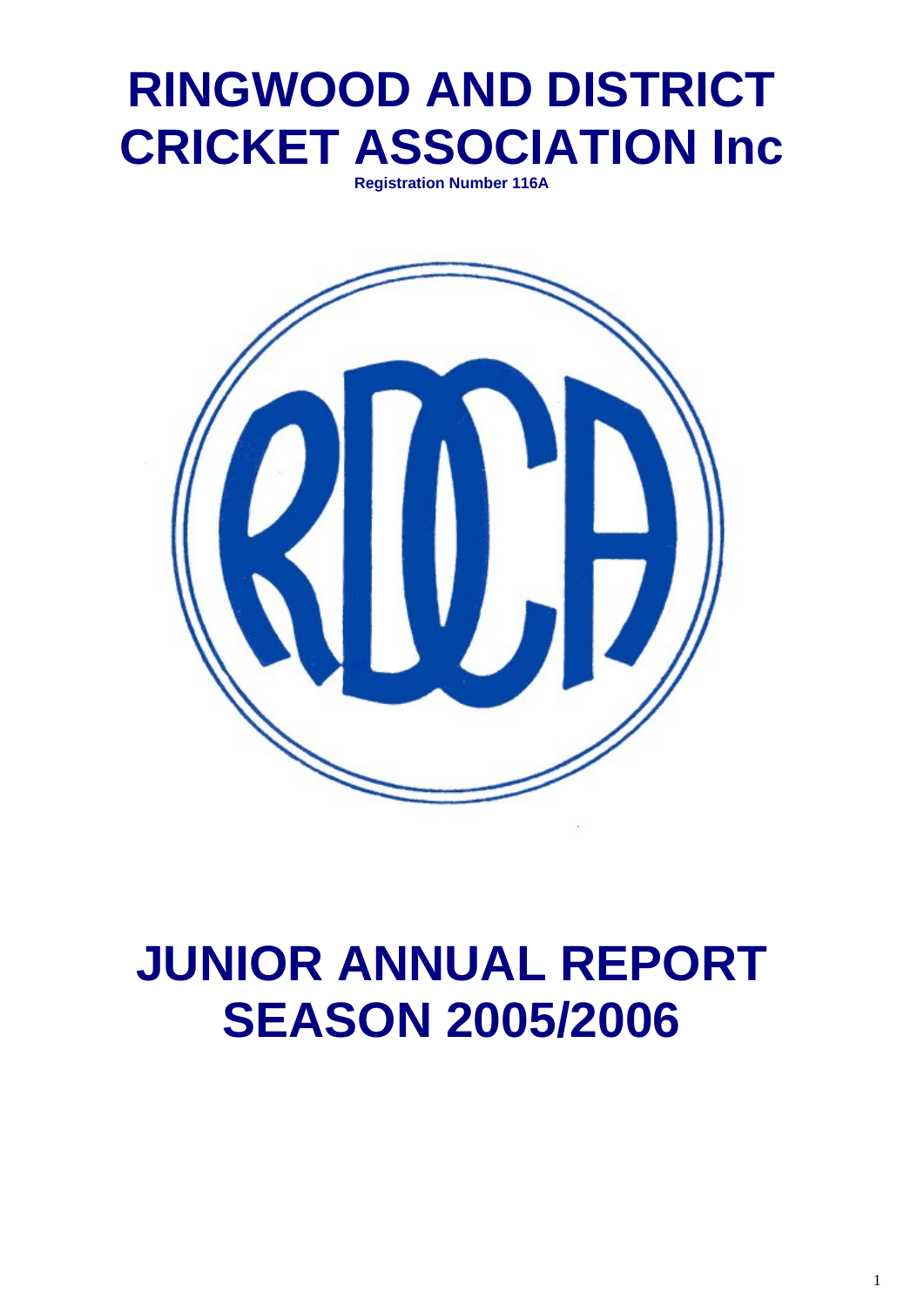# **RDCA JUNIOR EXECUTIVE**

 PRESIDENT Josh Browne SECRETARY John Springett ASSISTANT SECRETARY Jane Freeman RECORDS SECRETARY Jeff Luscombe

**COMMITTEE** Kevin Dawson Keith Smith Glenn Wilson Tim Sweeney Paul Cardwell Ryan Willmott Late inclusion Steve Howard Late inclusion

# **RDCA JUNIOR COACHES**

 UNDER 16 Beitzel Shield Mark Wilson/Jim Ahon UNDER 16 Mackay Shield Duncan Cant/Phil Dewar UNDER 12 Mitchell Shield Steve Potts/Brian Chircop UNDER !2 Josh Browne Plate John Kilby/Andrew Cately

UNDER 14 Russell Allan Shield Shane Fenton/Jordan Russell/Kelvin Hastie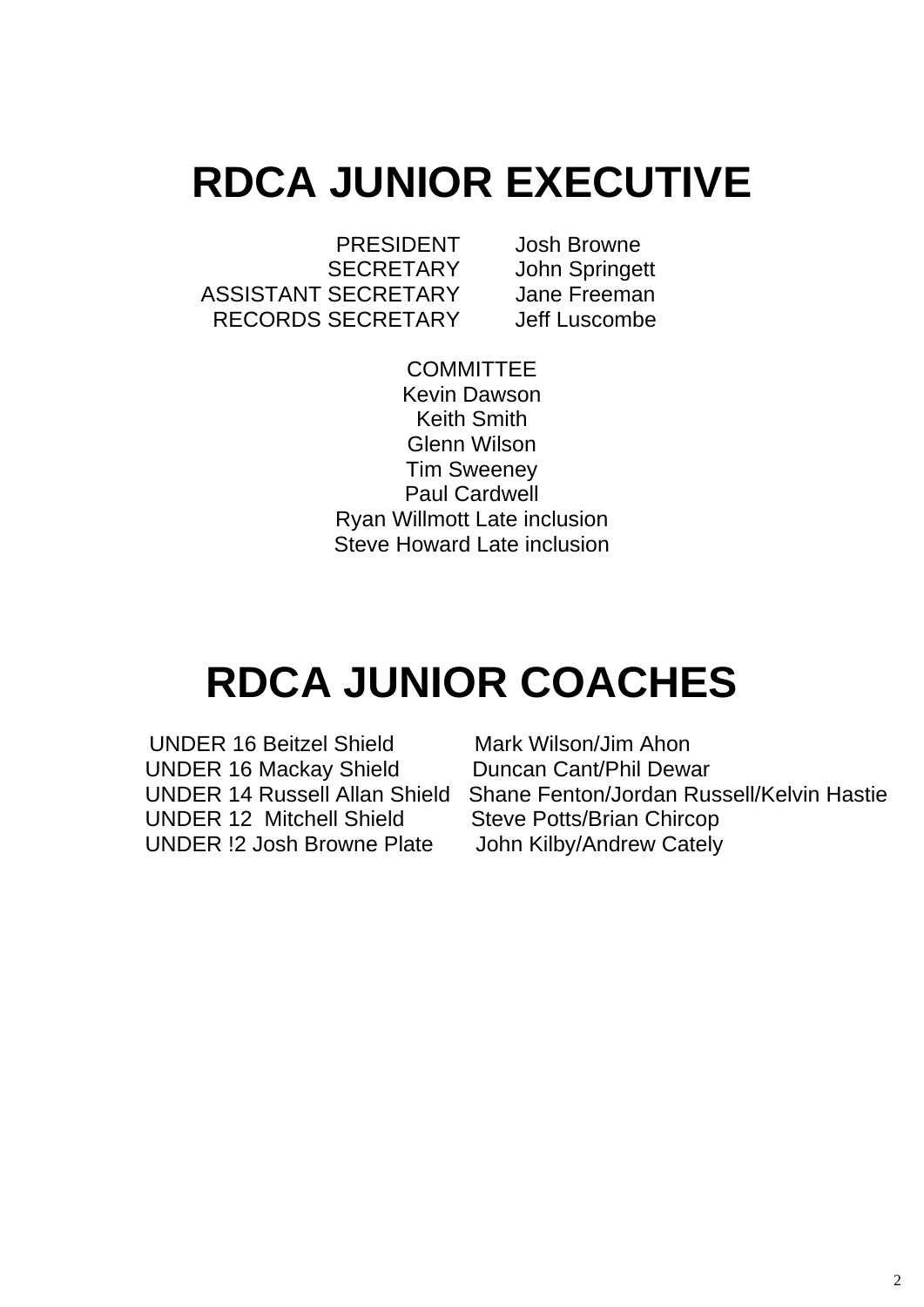# **CONTENTS**

#### PAGE

#### **REPORTS**

- 3 President's Report
- 4 Secretary's Report

#### **REPRESENTATIVE TEAMS**

- 6 R.M. Hatch and W.J. Dowling Shield Players
- 7 RDCA Representative Teams
- 8 VMCU Under 16 Team Report
- 9 VMCU Under 14 Team Report
- 10 Keith Mitchell Shield Team Report
- 11 VMCU Under 12 Team Report

#### **AWARDS**

- 14 Semi Finals
- 15 Grand Finals
- 16 Individual Awards & Non-Competitive Team Awards
- 17 Clive Fairbairn Club Championship
- 18 Past Most Promising Players Past Clive Fairbairn Shield Winners
	-

#### **LADDERS**

- 20 2003/2004 Final Ladders Under 16
- 21 2003/2004 Final Ladders Under 14
- 22 2003/2004 Final Ladders Under 13
- 23 2003/2004 Final Ladders Under 12
- 24 Finals players of the match

#### **PAST PREMIERS**

- 26 Past Premiers Under 16
- 27 Past Premiers Under 14
- 28 Past Premiers Under 13
- 29 Past Premiers Under 12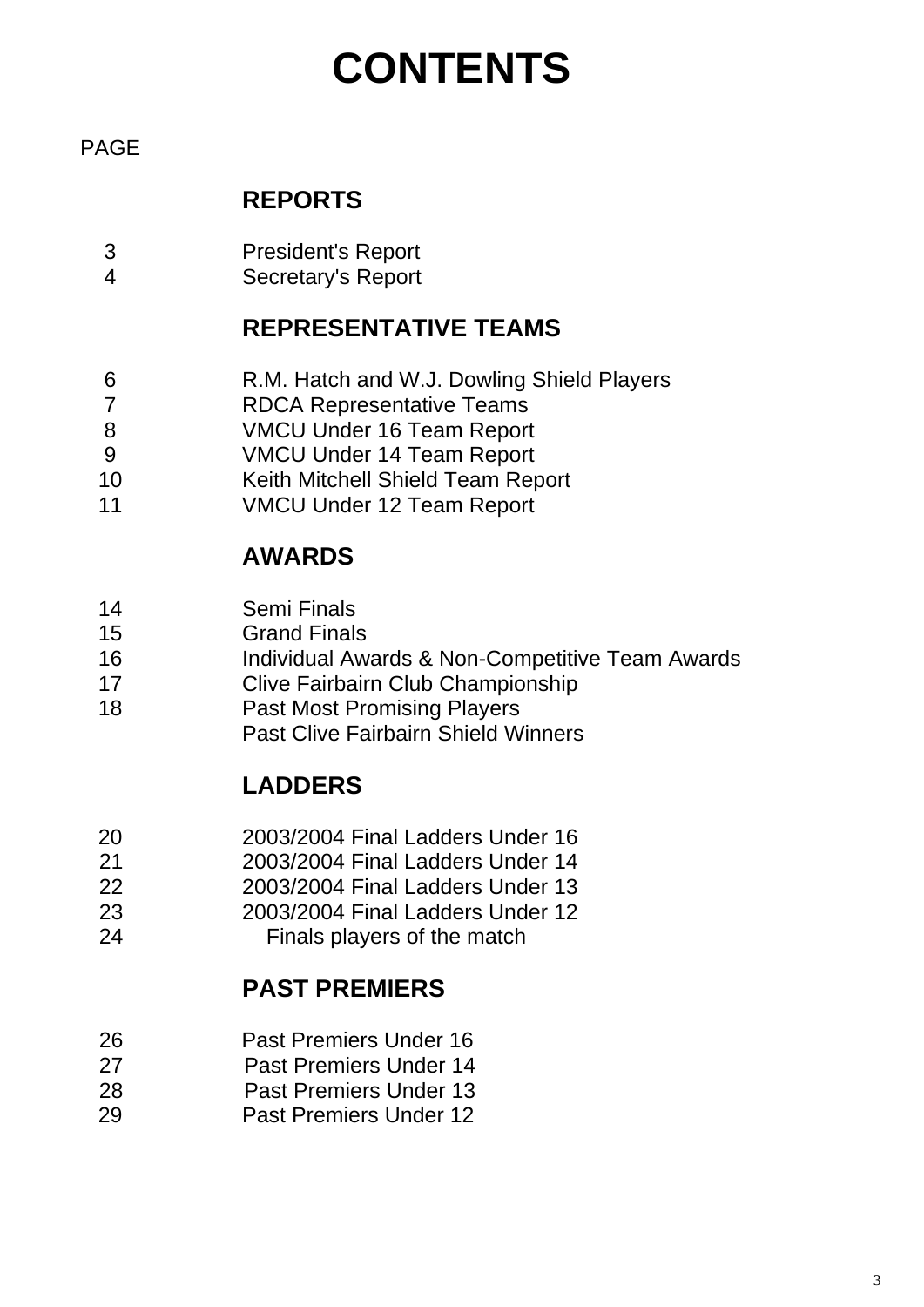#### **PRESIDENT'S REPORT RDCA JUNIORS 2005/06 ANNUAL REPORT**

 Another fine season has come and gone. This season we had a slight increase in the number of teams, about 6%, which is a good indication that cricket is continuing to appeal to youngsters in our area. Cricket Australia is predicting a further increase in the next season, with the huge interest in the upcoming Ashes series. Clubs need to start promoting their activities as soon as possible to make this a reality.

 The commitment of several clubs to get the 17 & Under competition going, last season, was an outstanding effort. Whilst there were only 8 teams entered, the season went well and the reports from players have been positive. That success led to an Extra-ordinary General Meeting being held in April, where it was decided to expand this competition to Under 18 , for next season. At the same meeting it was decided, unanimously, to retain even age groups, U12, U14 & U16. The clubs, generally, saw no particular benefit in a move to odd age groups.

Once again we have to thank the many volunteers who contributed so much of their time to assist the RDCA and the clubs in conducting a season of local and representative junior cricket. It is not possible to mention every individual who made a contribution, but we must acknowledge the efforts of parents who manage to get the players to where they need to be. Coaches, team managers, scorers and junior administrators also make a huge contribution.

 At the Committee level, we have again had tremendous support from some old hands and welcomed some newcomers. John Springett continues to devote a huge amount of time to our association and we are most grateful for his effort. Kevin Dawson, among other things, prepares and presents the best presentation night possible and this year managed to make it all happen in just 2 hours, well done Kevin!

 Glenn Wilson, in his second year at the helm, has managed another great result with the representative sides. Gathering together the right team of coaches and team managers and organizing all of the activities from October through to the end of January, is a massive task and Glenn has done a fantastic job. Congratulations to all of the players who represented the RDCA and also to those who played in the higher grades of Dowling Shield and Hatch Shield. The RM Hatch Shield competition moved to Under 15 this year. That gave several RDCA players from the successful Croydon Hatch team from last season, to have another go. Success again in the final, a great effort.

To all of those who assisted us this season, thank you.

 We look forward now to getting another season into shape and we hope that the efforts of all concerned will lead us to another great year.

Josh Browne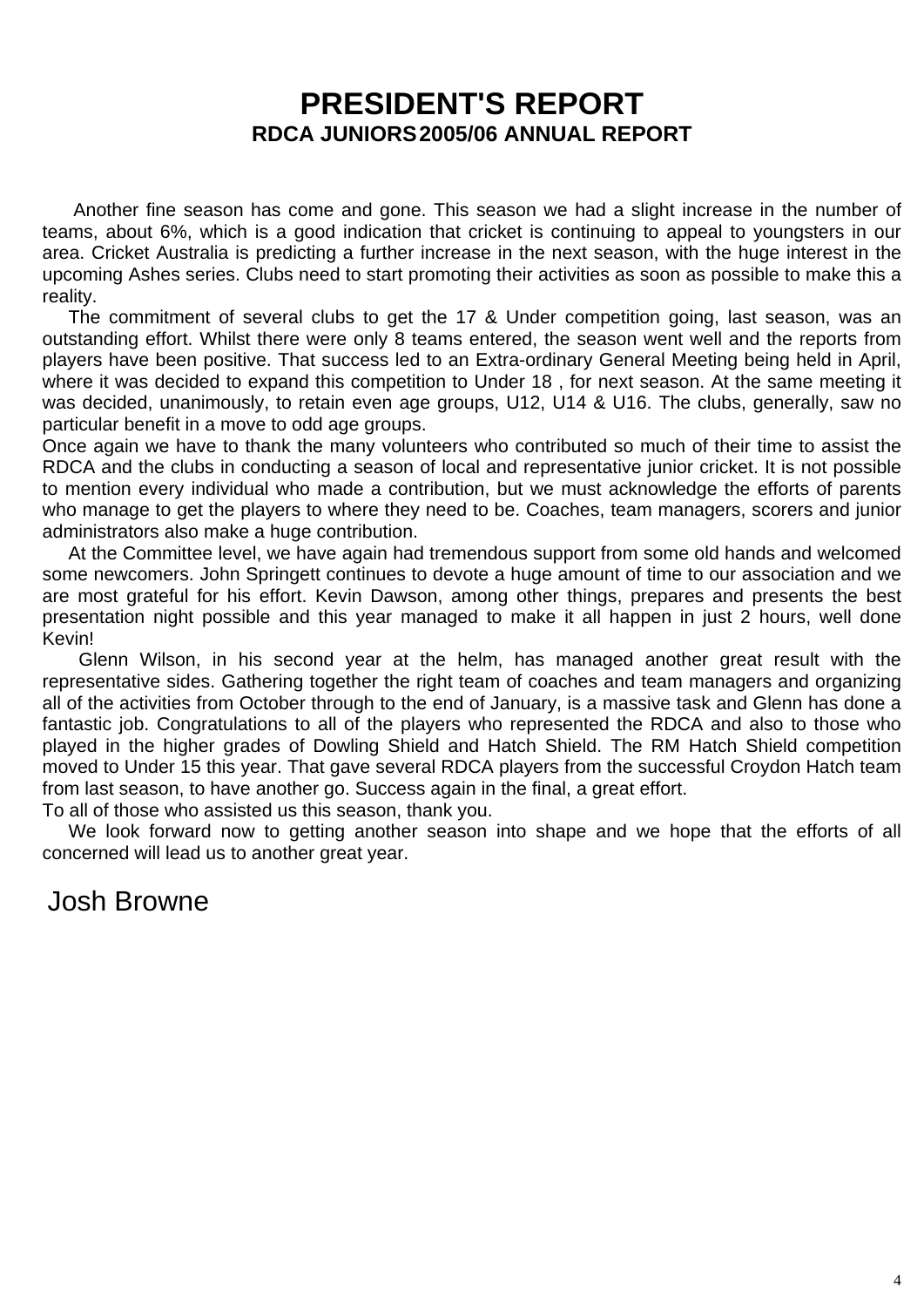### **SECRETARY'S REPORT**

 This being my Third year as Secretary saw changes in the number of grades played This year again the Under 18 was discussed at a special meeting and it was decided that the under 17 competition will not be a starter and will be replaced by a Under 18 competition that will be run on Saturday morning

 The under 13 and an Under 15 competition this year will still be organized if there are enough teams to run a competition

 Again as last year we had a committee that handled all aspects of running the competition and with the adding of two who I will call junior members being Ryan Wilmott and Steve Howard it is good to see younger members willing to come and assist the committee who have done an excellent job. Unfortunately it appears that we are going to loose a few members from the committee if only in position changes, this means that the Junior RDCA committee will be looking for new members and if you know of anybody interested please nominate them for a position on the committee at the future meeting. If you are going to nominate anybody who is prepared to accept would you please let me know by email.

 Many thanks go to Stuart Minetti, Glenn Wilson,Tony Gawne, and Haydn Hill for your assistance throughout the Season.

 There are still a few clubs not attending meeting or submitting scores after matches but I am happy to say that the result compared to the previous was very good.

 Again the Junior Presentation night was a great success and my congratulations must go to Kevin Dawson for his assistance in the evening and to the successful Grand Finalists and all the juniors that earned personal awards. Congratulations must also go to the carnival sides and all those who played Dowling and Hatch competitions.

 Many thanks go to the Parents who assist in scoring, umpiring and the transporting of juniors to and from games.

 My personal thanks go to Josh Browne who has been a great help during the season, Kevin Dawson for all his work behind the scenes that you who are not on the committee would know about , Jane Freeman and all others on the committee, It is great to see younger members putting there name up and thanks to Bayswater Park Cricket Club for their assistance in letting the Juniors use their clubrooms for meetings during the season.

Finally many thanks to our sponsor Club Meats for their kind contribution through the season with the donation of funds to pay for the trophies and the catering on the carnival shirt presentation day and Kookaburra for their support and for the ongoing assistance of Topline Sports.

 John Springett **Secretary**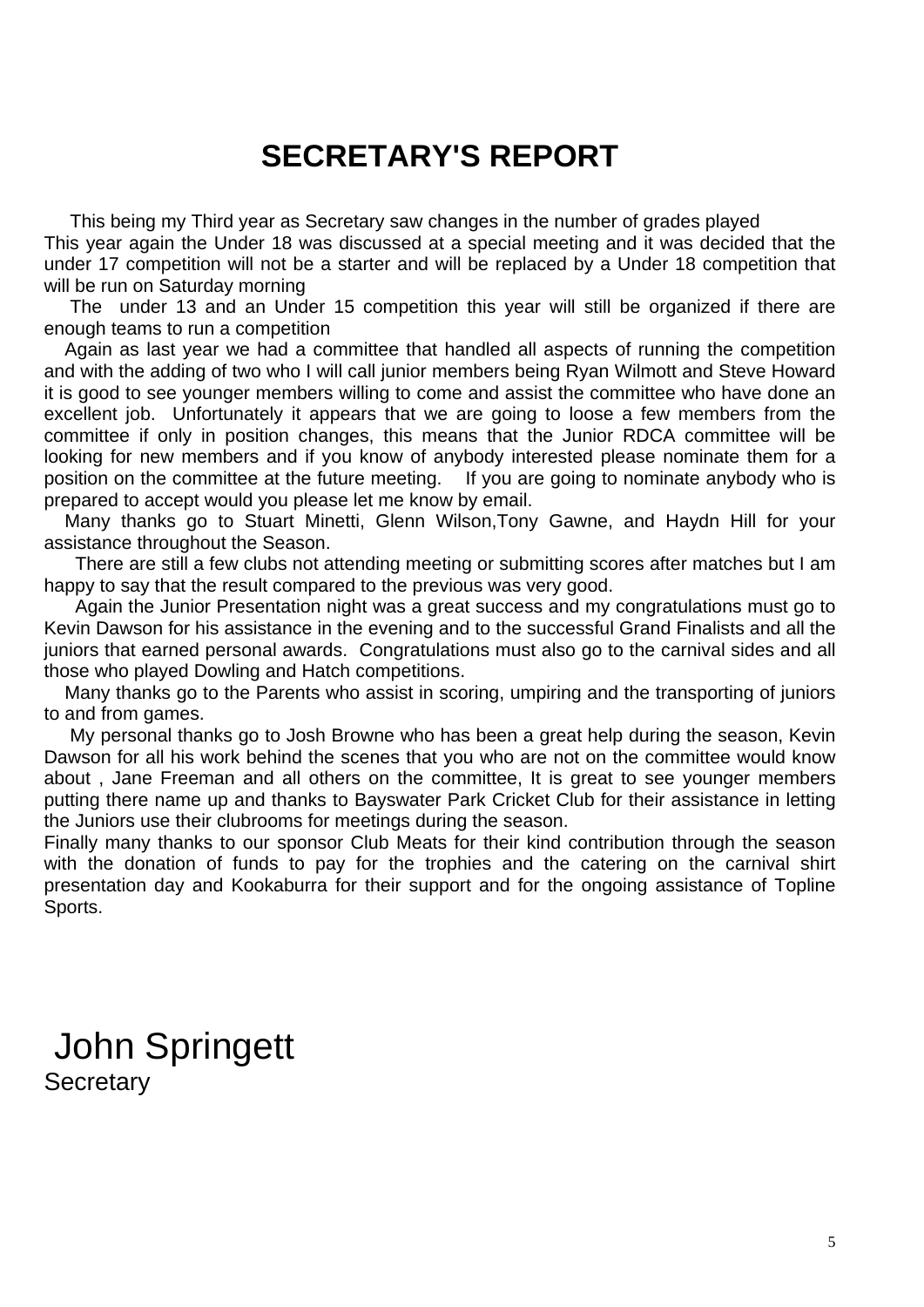# REPRESENTATIVE TEAMS

W.J. Dowling Shield

R.M. Hatch

V.M.C.U. Under 16 Beitzel Shield

V.M.C.U. Under 16 Keith Mackay Shield

V.M.C.U. Under 14 Russell Allan Shield

Under 12 Keith Mitchell Shield

V.M.C.U. Under 12 Josh Browne Plate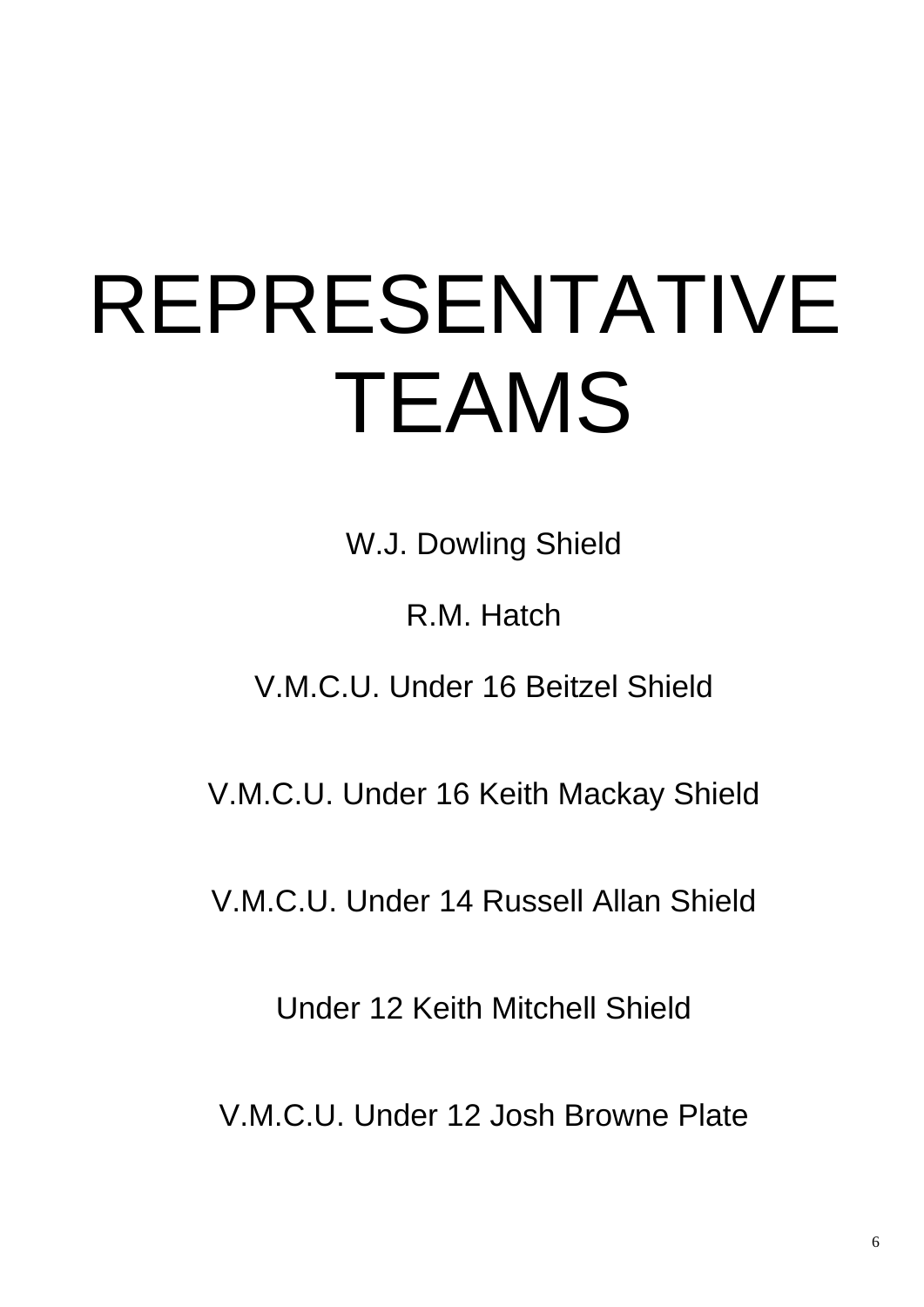# **R.M. HATCH & W.J. DOWLING SHIELD PLAYERS**

During January each year the Victorian Cricket Association runs two competitions to assist in the development of Junior Cricket. These competitions are the R.M. Hatch Shield and the W.J. Dowling Shield competitions.

The R.M. Hatch competition is supported by the Sub-District clubs and is aimed at the Under 14 age group. The clubs select the best players from surrounding local competitions such as the RDCA and the FTGDCA.

This season the RDCA had 14 players who represented the Croydon Cricket Club. These boys were:

Marcus Baxter **Croydon** Gerard von Beckerath Lilydale

Daniel Coghlan Boronia Daniel Cousins Croydon Scott Donaldson Morth Ringwood Andrew Ellis Boronia<br>
Jake Ford Chris Howaate North Rings Chris Howaate North Rings Jake Ford Wonga Park Chris Howgate North Ringwood Jag Pannu Ringwood Darren Rowland Croydon Matthew Scott Morth Ringwood Andrew U'Ren Ringwood Ringwood Chris Wilson **North Ringwood** Jacob Wilson **Boronia** 

#### **Representing Box Hill**

Chris Parker **North Wonga Park** Tom Peter-Budge North Ringwood Pramith Mamipitiva North Ringwood Damien Reyment North Ringwood

#### **Representing Bayswater**

Kale Batten Bayswater Park

The **W.J. Dowling Shield** competition is supported by the District clubs and is aimed at the Under 16 age group. Like the R.M. Hatch Shield competition, these clubs select the best players from surrounding local competitions including the RDCA and the FTGDCA.

This season the RDCA had 9 players participate in the W.J. Dowling Shield Competition. These boys were:

#### **Representing Outer East Eagles**

| Ringwood       |
|----------------|
| Ringwood       |
| North Ringwood |
|                |

David Nucifora Croydon Todd Cordwell Warranwood d Tristan Bradbrock Boronia

Cameron Smith Bayswater Park

#### **Representing Inner East Emus**

Aryton Dehmel Warrandyte

The RDCA would like to congratulate the above boys for their performances throughout the above carnivals and the way they went about representing the RDCA at these clubs.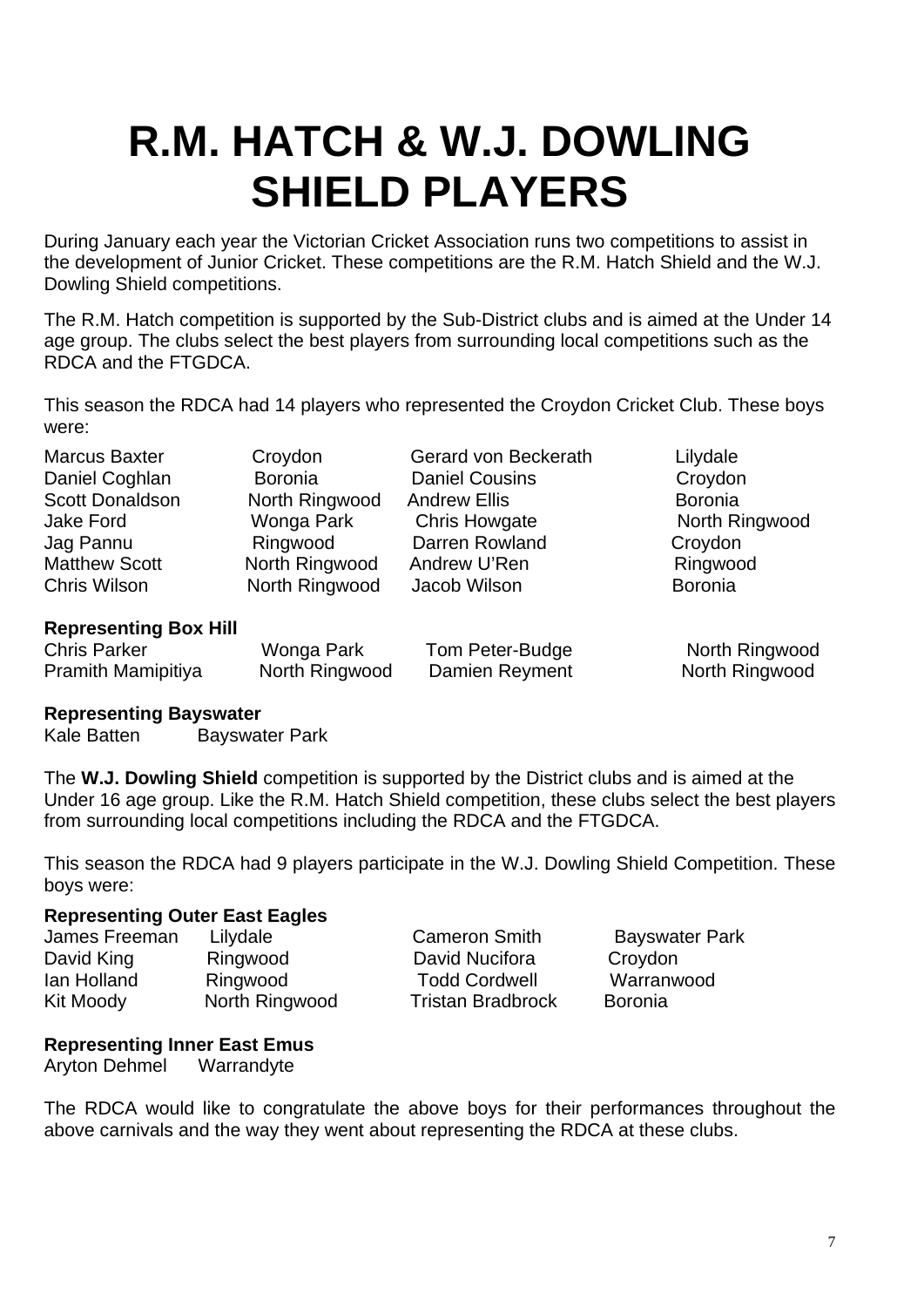# **RDCA REPRESENTATIVE TEAMS**

#### RDCA REPRESENTATIVE TEAMS

The VMCU 2006 competition for the RDCA was again very successful. The RDCA entered five teams 2-Under 12,1-Under 14 and 2- Under 16. I would like to congratulate and thank our Coaches and Team Managers for a fantastic job.

| U/12 Keith Mitchell Shield | Steve Potts / Brian Chircop                  |
|----------------------------|----------------------------------------------|
| U/12 Josh Browne Plate     | John Kilby / Andrew Catley                   |
| U/14 Russell Allen Shield  | Shane Fenton, Jordan Russell / Kelvin Hastie |
| U/16 Keith Mackay Cup      | Duncan Cant / Phil Dewar                     |
| U/16 Jim Beitzel Shield    | Mark Wilson / Jim Ahon                       |

The Mitchell Shield side performed well ending the competition as Runners- up in the Keith Mackay Cup.

The Josh Browne Plate team were semi-finalists so a great effort by all.

The Russell Allan Shield team finished just out of finals but fourth on ladder positions, due to an expanded competition this was a mighty effort.

The Keith Mackay Cup team also had a great competition finishing Runners-up a great effort and well done to all.

The Jim Beitzel Shield team also had a great competition only losing 1 game going into the Semi-Final but just missing out on advancing.

All teams were well supported by friends and family and thank-you to all for the help provided with scoring, transportation, set-ups and terrific lunches.

Thank-you to the clubs Croydon North, Mooroolbark, Norwood, North Ringwood, Wantirna South and Wonga Park for providing your grounds and facilities for trials, practice matches and competition games.

Also, a huge thank-you to Boronia Cricket Club and Knox council for allowing us the use of the Turf wicket and facilities at Boronia.

Thank-you to Norwood Cricket Club for hosting our Shirt and cap presentation day, a great day had by all.

To have 5 teams compete in this prestigious competition does not come cheaply and we are very thankful to have sponsors, our major sponsor this season was **CLUBMEATS** and we thank them for their generosity.

Congratulations to all players involved the friendships you have made the performances individually and as a team are special memories you will have forever.

## Glenn Wilson

Representative Teams Co-Ordinator.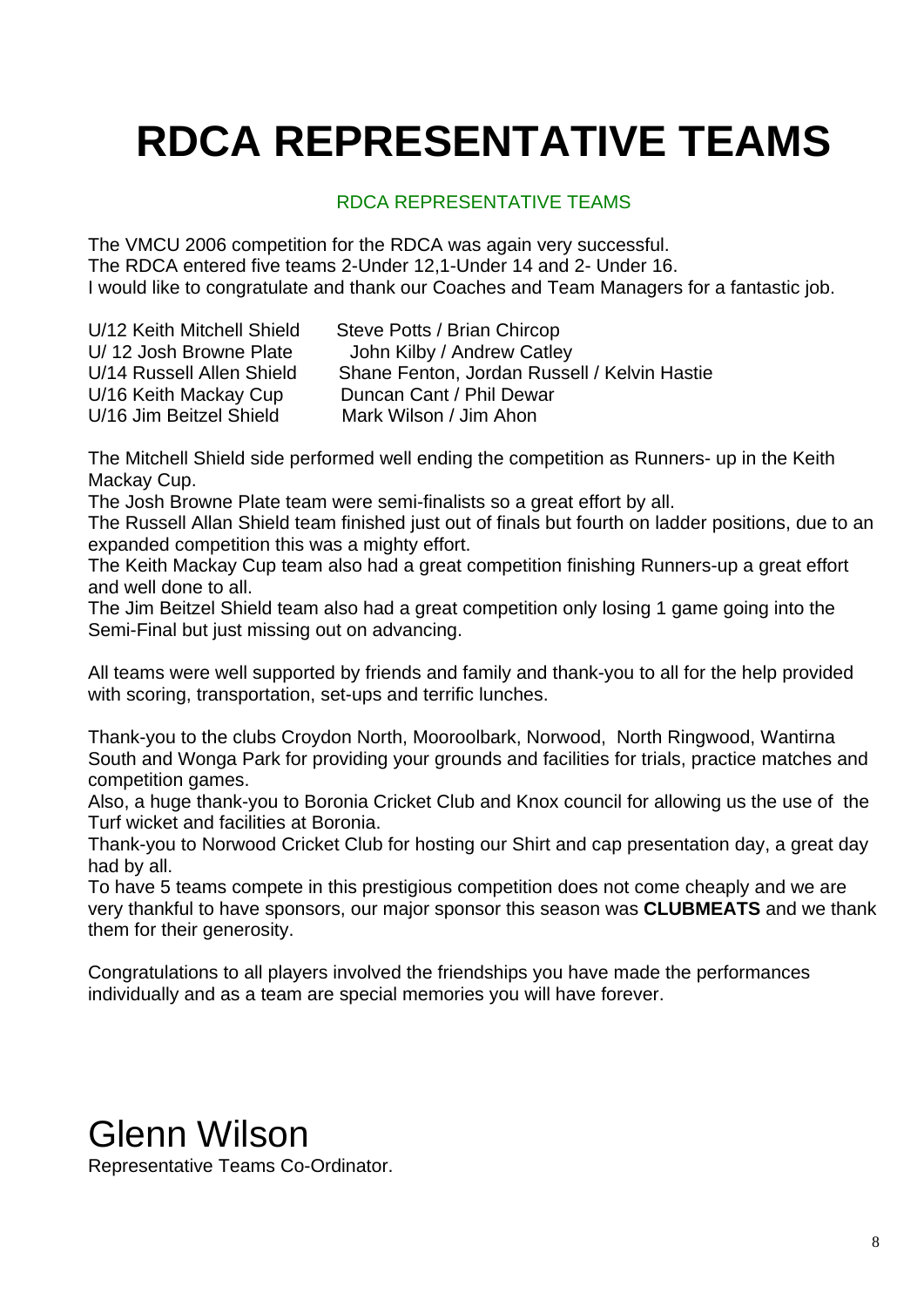# **Jim Beitzel Shield Under 16**

*Mark Wilson Jim Ahon Team Manager Matthew Tuddin Montrose Tom Ahon Boronia Jake Creber East Ringwood Tom Fawthorpe Kilsyth Simon Grasser Wantirna South Troy McGowan Wantirna South Matthew Peschke Croydon Luke Raggett Warranwood Tyson Rees Warrandyte Glenn Strachan Ainslie Park Tyler Arrowsmith Wonga Park Dylan Sverns Heathmont Baptists Nawid Zaher North Ringwood* 

#### **RESULTS**

|       |  | Rnd 1 5/137 d Yarra Valley & District CA 10/112  |  |
|-------|--|--------------------------------------------------|--|
| Rnd 2 |  | 9/199 d Mornington Peninsula & DCA 10/112        |  |
|       |  | Rnd 3 2/92 d Box Hill Reporter District CA 10/89 |  |
|       |  | Rnd 4 10/133 d Federal District CA 10/113        |  |
|       |  | Rnd 5 10/140 d Diamond Valley CA 10/128          |  |
| Rnd 6 |  | 10/109 It Dandenong & District CA 6/111          |  |

*S/Final 10/53 lt Eastern CA 6/171* 

#### **OUTSTANDING PERFORMANCES**

*Round 1 Tom Fawthorpe 4/30 Narwid Zaher 52 no Matthew Tuddin 4/27 Round 2 Troy McGowan 33, Dylan Sverns 33, Luke Raggett 3/19, Simon Grasser 4/17 Round 3 Matthew Tuddin 40 , Troy McGowan 32 no, Luke Raggett 3/8, Tyler Arrowsmith 3/19 Round 4 Narwid Zaher 47 ,Tom Ahon 31 , Simon Grasser 5/22, Rnd 5 Matthew Newman 3/12, Todd Cordwell 64,Robbie Lamont 32Rnd 6 Robbie Lamont 3/9, Cameron Carson 31,* 

*S/Final Matthew Newman 4/21, Troy Hancock 3/20*

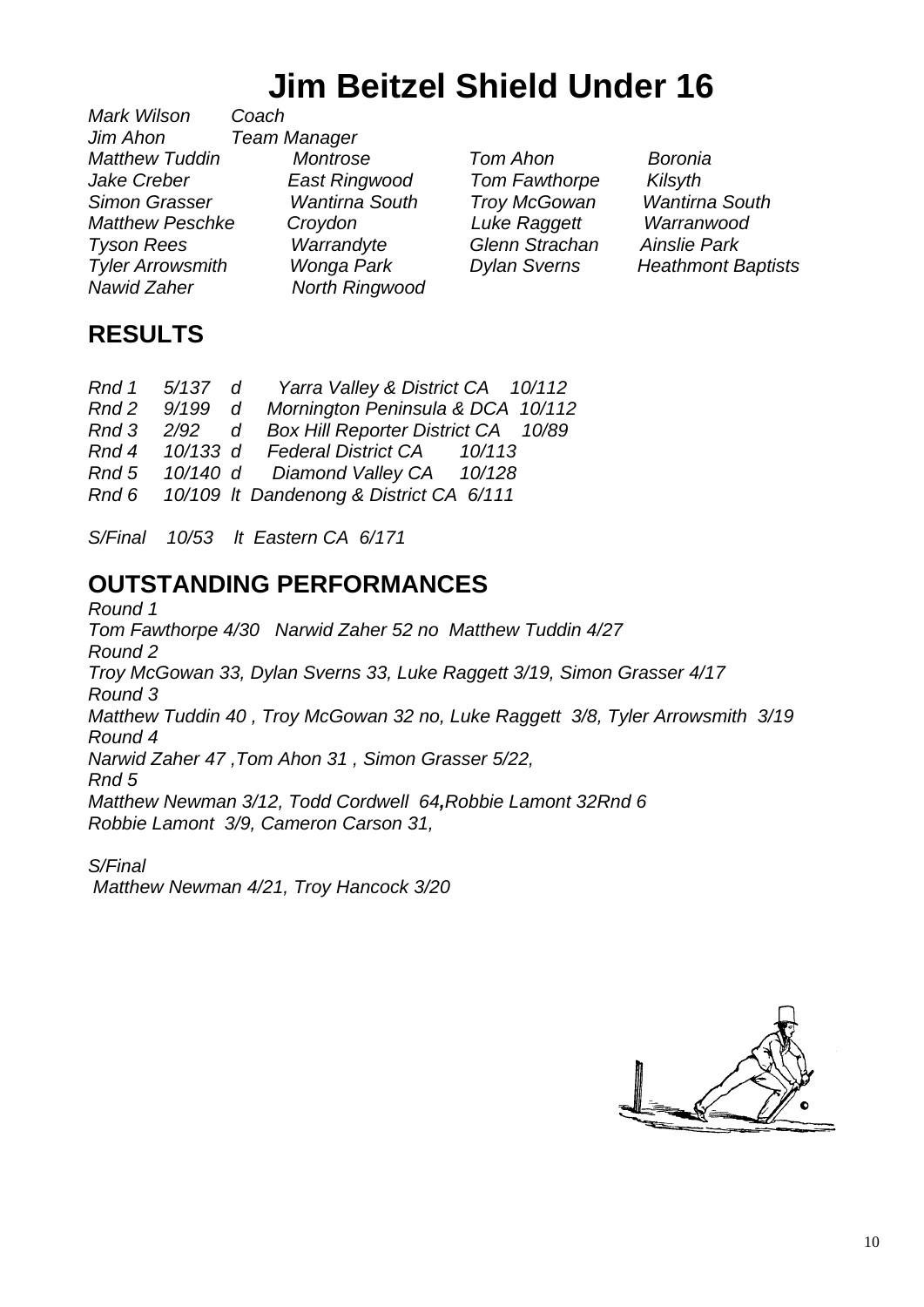# **KEITH MACKAY CUP UNDER 16 RDCA**

#### **SQUAD**

*Duncan Cant Coach Phil Dewar Team Manager Daniel Massarotti East Ringwood Jason Cant Wonga Park James Day Ringwood Josh Hammen Ainslie Park Tim Hookey Warrandyte Nick Lannen North Ringwood Chris Noy Croydon North Aaron Potter Wonga Park Luke Scott Warranwood Tim Hall Bayswater Park Steve Dewar Templeton Mitchell Sweeney St Andrews*

*Ross McDonald Croydon North Nick Maxwell Croydon North* 

#### **RESULTS**

*Rnd 1 9/228 d Eastern CA 10/111 Rnd 2 5/147 d North West CA 10/146 Rnd 3 6/151 lt Ferntree Gully & District CA 10/158 Rnd 4 6/200 d Eastern CA 10/110 Rnd 5 10/143 d North West CA 10/120 Rnd 6 6/163 d Ferntree Gully & District CA 9/155* 

*S/Final 3/99 d Eastern CA 10/98 G/Final 10/116 lt Ferntree Gully & District CA 8/118*

#### **OUTSTANDING PERFORMANCES**

- *Round 1 Ryan Handley 57, Ryan Jarrett 3/9*
- *Round 2 Ryan Handley 3/27*
- *Round 3 Ryan Handley 5/8*
- *Round 4 Ryan Handley 58*
- *Round 6 Ryan Handley 6/22, Chris Noy 43, Tom Fawthorpe 40*
- *Round 7 Ryan Handley 31, Mitchell Sweeney 3/14*

*S/Final Tom Fawthorpe 30,Ryan Handley 53, Troy McGowan 57,Chris Wilson 4/25 Grand Final Ryan Handley 30*

#### **AWARDS**

*RDCA Player of the Carnival: RDCA Coaches Award:* 

e 4<br>Fristonen matematik

11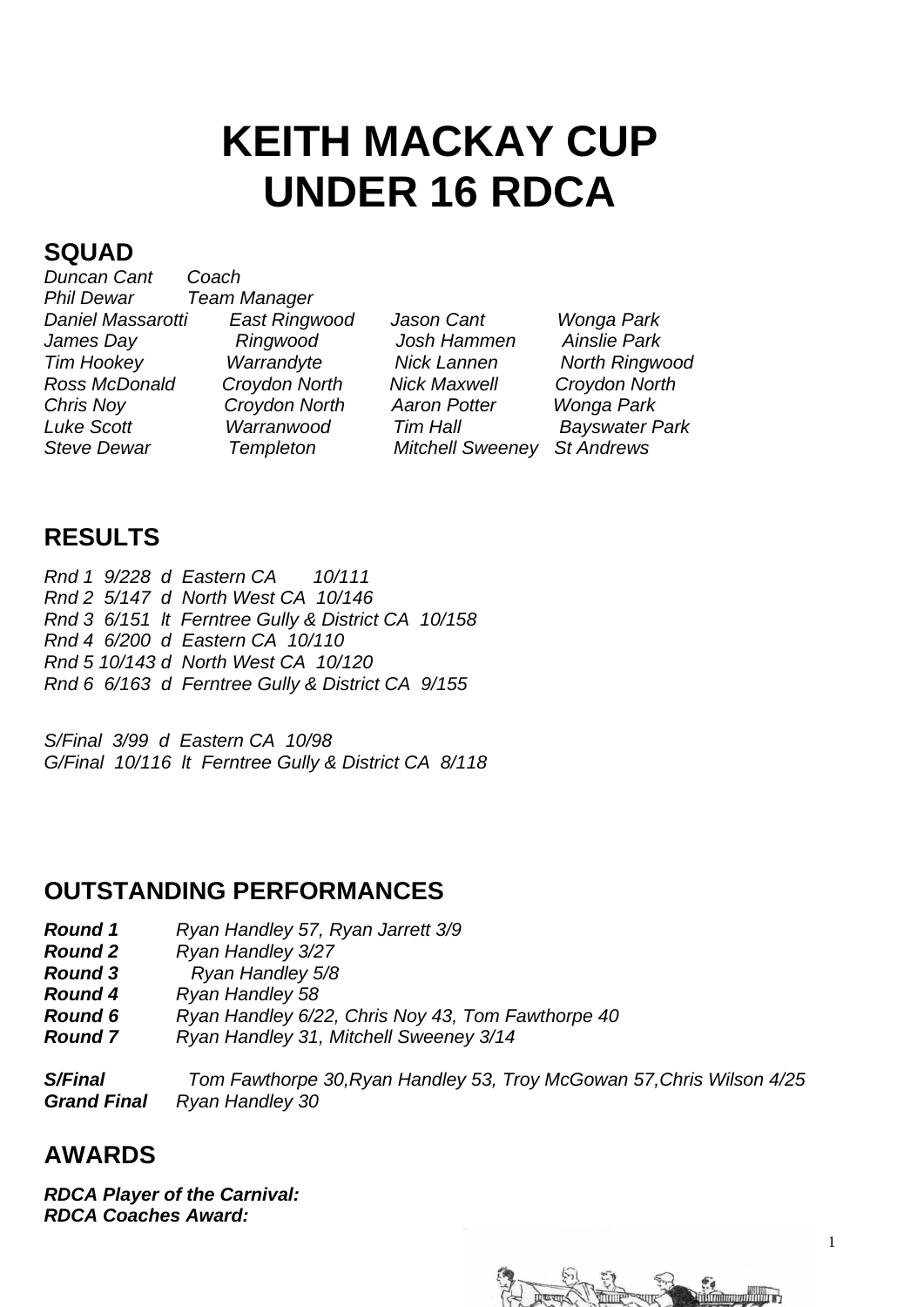# **RUSSELL ALLAN SHIELD UNDER 14**

#### **SQUAD**

*Shane Fenton/Jordan Russell Coach Craig Dancey Kelvin Hastie Team Manager Rohan Appudurai Nathan Haag Brendan Redfern Guy Phelps Joel Fenton Steve Biggins Ryan Beale Jonathan Knight*  **Ben Hastie Manual Accord Manual Hamish Paterson Patrick Rosier Communist Rosier Advisor** Josh Lav

#### **RESULTS**

| <b>Round 1</b> | 5/129 | lost to   | Eastern CA                   | 7/130  |
|----------------|-------|-----------|------------------------------|--------|
| <b>Round 2</b> | 9/114 | defeated  | <b>Federal District CA</b>   | 10/83  |
| <b>Round 3</b> | 5/173 | defeated  | Yarra valley CA              | 10/114 |
| <b>Round 4</b> | 6/140 | lost to   | <b>Boxhill Reporter CA</b>   | 6/142  |
| <b>Round 5</b> | 0/47  | defeated  | <b>Dandenong District CA</b> | 10/45  |
| <b>Round 6</b> | 4/159 | lost to   | <b>Southern District CA</b>  | 6/160  |
| <b>Round 7</b> | 6/108 | lost to d | <b>Ferntree Gully CA</b>     | 7/180  |

#### **OUTSTANDING PERFORMANCES**

- *Round 1 Nathan Haag 37, Hamish Paterson 33, Ben Hastie 27\**
- *Round 2 Hamish Paterson 26, Ben Hastie 26\**
- *Round 3 Nathan Haag 34, Ben Hastie 66\**
- *Round 4 Nathan Haag 33\*, Hamish Paterson 42,*
- *Round 5 Brendan Redfern 28\*, Ryan Beale 4/7*
- *Round 6 Nathan Haag 59, Jarrod McPhee 62*
- *Round 7 Ben Hastie 30\*, Steve Biggins 30*

#### **AWARDS**

*RDCA Player of the Carnival: Ben Hastie RDCA Coaches Award: Jarrod McPhee* 

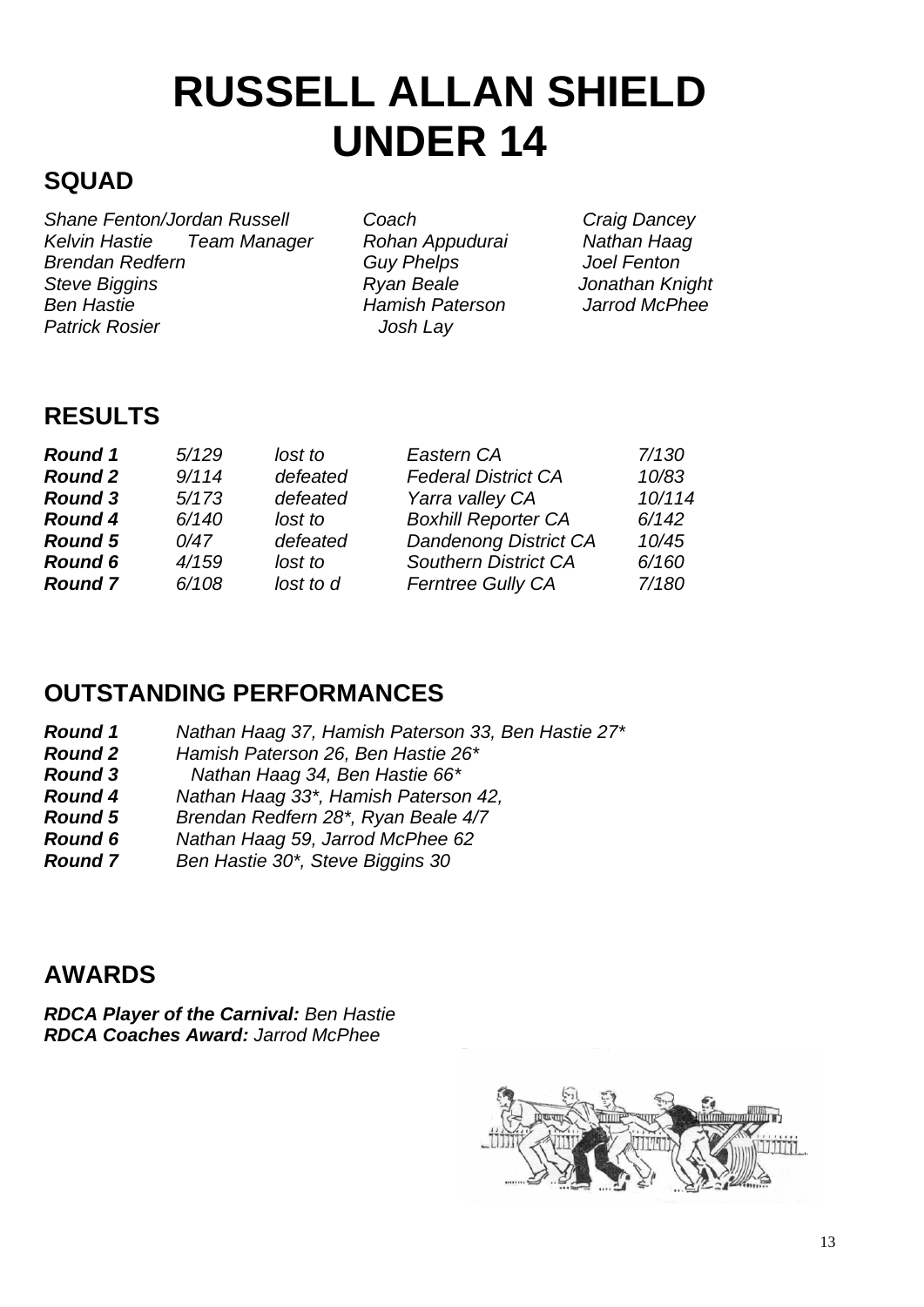# **Keith Mitchell Shield (U12)**

#### **SQUAD**

*Steve Potts Coach Jake ford Tom Wilson Brian Chircop Team Manager Ashley Jayasinghe Steve Wright Shanon Baker Paul Jefimenko Jordan O`Toole Jayden Bradbury Aaron Mullett Joshua Henry Alex Colder* **Michael Topp** *Matthew Cull* 

#### **RESULTS**

| Round 1                                   | 7/146          | lost to             | Moorabin CA                         | 6/169          |
|-------------------------------------------|----------------|---------------------|-------------------------------------|----------------|
| <b>Round 2</b>                            | 2/161          | tied                | Southern CA                         | 10/161         |
| <b>Round 3</b>                            | 10/106         | lost to             | Eastern CA                          | 10/123         |
| <b>Round 4</b>                            | 6/129          | defeated            | Dandenong Dict CA                   | 10/70          |
| <b>Round 5</b>                            | 6/165          | defeated            | <b>Federal Dist CA</b>              | 9/172          |
| <b>Quarter Final</b><br><b>Semi Final</b> | 4/175<br>5/180 | defeated<br>lost to | <b>Heidelburg CA</b><br>Southern CA | 10/93<br>7/185 |

#### *OUTSTANDING PERFORMANCES*

| Round 1              | Paul Jeffimenko 28                       |
|----------------------|------------------------------------------|
| <b>Round 3</b>       | Steve Wright 3/25                        |
| <b>Round 4</b>       | Shannon Baker 43*                        |
| <b>Round 5</b>       | Joshua Henry 43*                         |
| <b>Quarter Final</b> | Paul Jefimenko 40*, Ashley Jayasinghe 40 |
| <b>Semi Final</b>    | Aaron Mullett 40*                        |

#### **AWARDS**

*RDCA Player of the Carnival: Steve Wright RDCA Coach's Award: Jake Ford* 

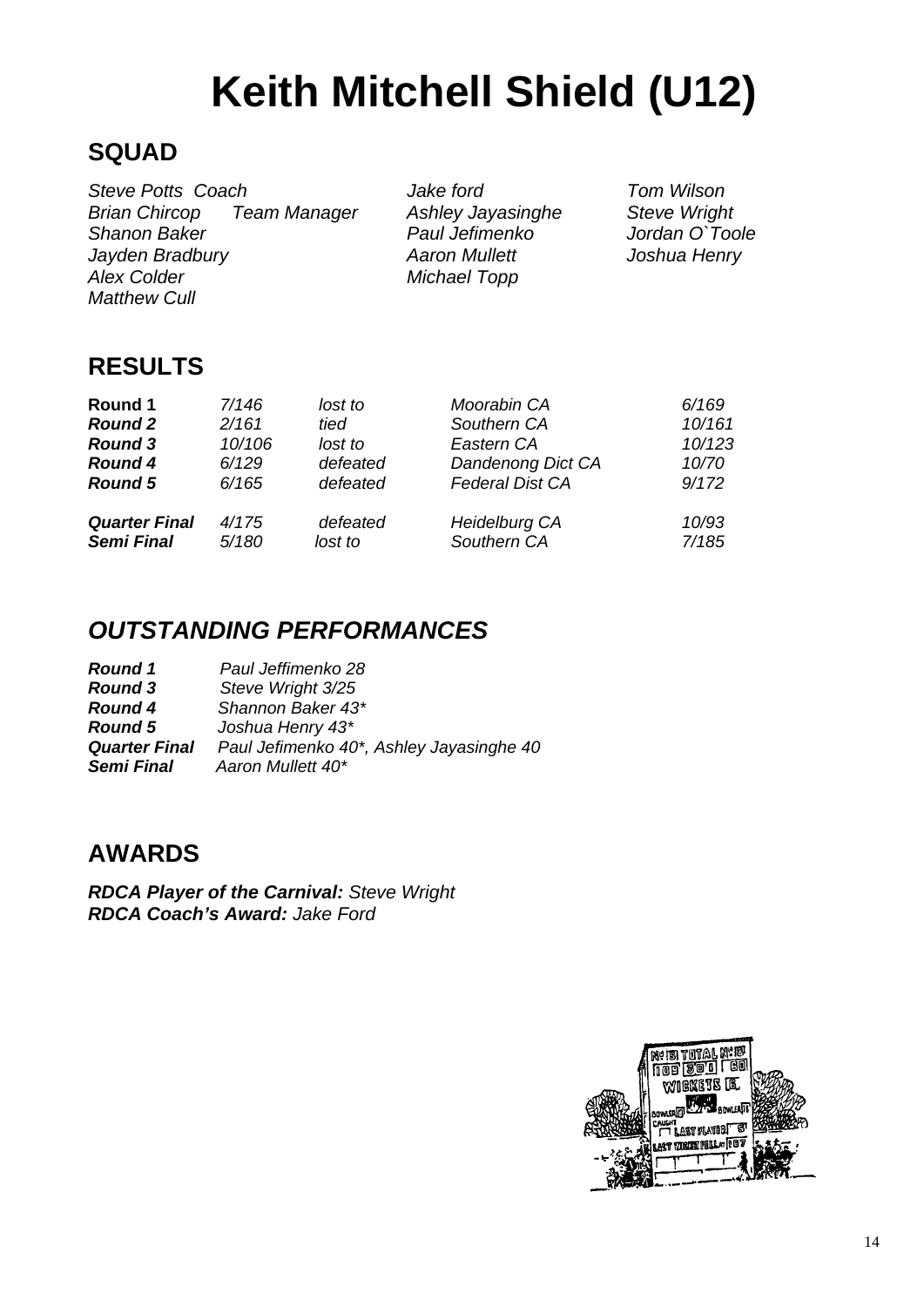# **JOSH BROWNE PLATE UNDER 12**

#### **SQUAD**

*John Kilby Coach Callan Stevens Oscar McInerney Morgan Clark Christian Feher Timothy Christou Dain Cately Bradley Kerr Ashley Peter-Budge Daniel Xainitidis Taylor Gibson* 

**Team Manager** Jason Kilby **Thomas Thirwell** 

#### **RESULTS**

| <b>Round 1</b><br>Round 2<br><b>Round 3</b>                          | 8/112<br>7/91<br>BYE.            | lost to<br>defeated                         | Ferntree Gully & Dist DCA<br><b>Diamond Valley</b>                                       | 7/119<br>8/78                     |
|----------------------------------------------------------------------|----------------------------------|---------------------------------------------|------------------------------------------------------------------------------------------|-----------------------------------|
| <b>Round 4</b><br><b>Round 5</b><br><b>Round 6</b><br><b>Round 7</b> | 1/176<br>10/110<br>3/107<br>9/84 | defeated<br>lost to<br>defeated<br>defeated | <b>Boxhill Recorder CA</b><br>Eastern CA<br><b>Williamstown Dist CA</b><br>North West CA | 10/86<br>10/118<br>9/104<br>10/60 |
| <b>Semi Final</b>                                                    | 8/121                            | lost to                                     |                                                                                          | North West CA 5/139               |

#### **OUTSTANDING PERFORMANCES**

| <b>Round 1</b> | Jordan Begg 30*                                     |
|----------------|-----------------------------------------------------|
| <b>Round 2</b> | Brad Kerr 3/11                                      |
| <b>Round 4</b> | Dain Cately 40*, Jason Kilby 40*, Taylor Gibson 43* |
| <b>Round 5</b> | <b>Christian Feher 32</b>                           |
| <b>Round 6</b> | Taylor Gibson 40*                                   |
|                |                                                     |

*Semi Final Taylor Gibson 27* 

#### **AWARDS**

*RDCA Player of the Carnival: Taylor Gibson RDCA Coaches Award: Oscar McInerney* 

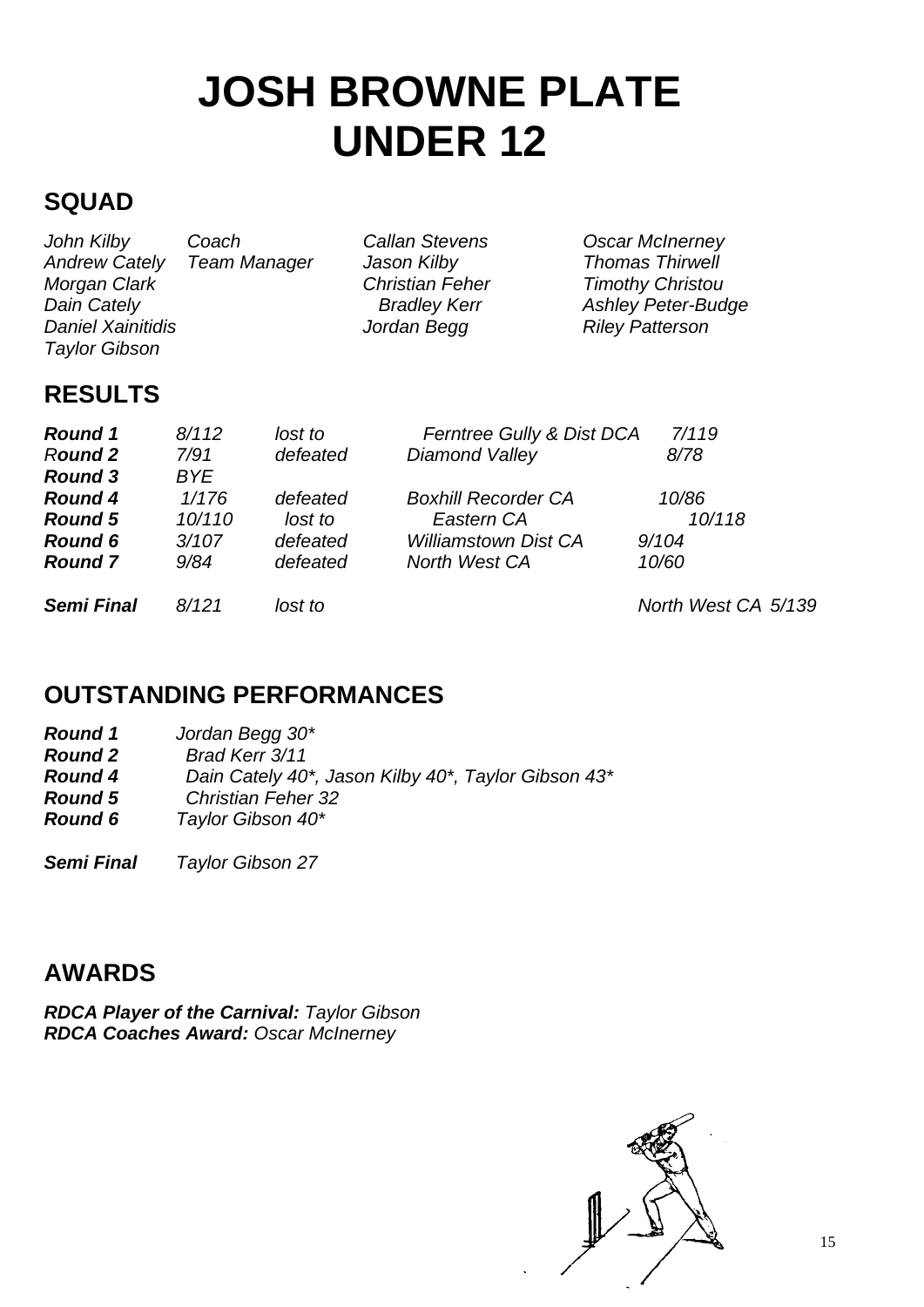# **RDCA JUNIOR'S SPONSORS 2005/2006**

# Club Meats

Unit 2 18-20 Floriston Road Boronia







Specialists in Cricket Gear, Coaching and Training Facilities

# KookaBurra

### **Ringwood Cricket Club Sponsor of the Bill Dean Trophy**

The RDCA Juniors would like to thank the continued support of all sponsors for their generous sponsorship.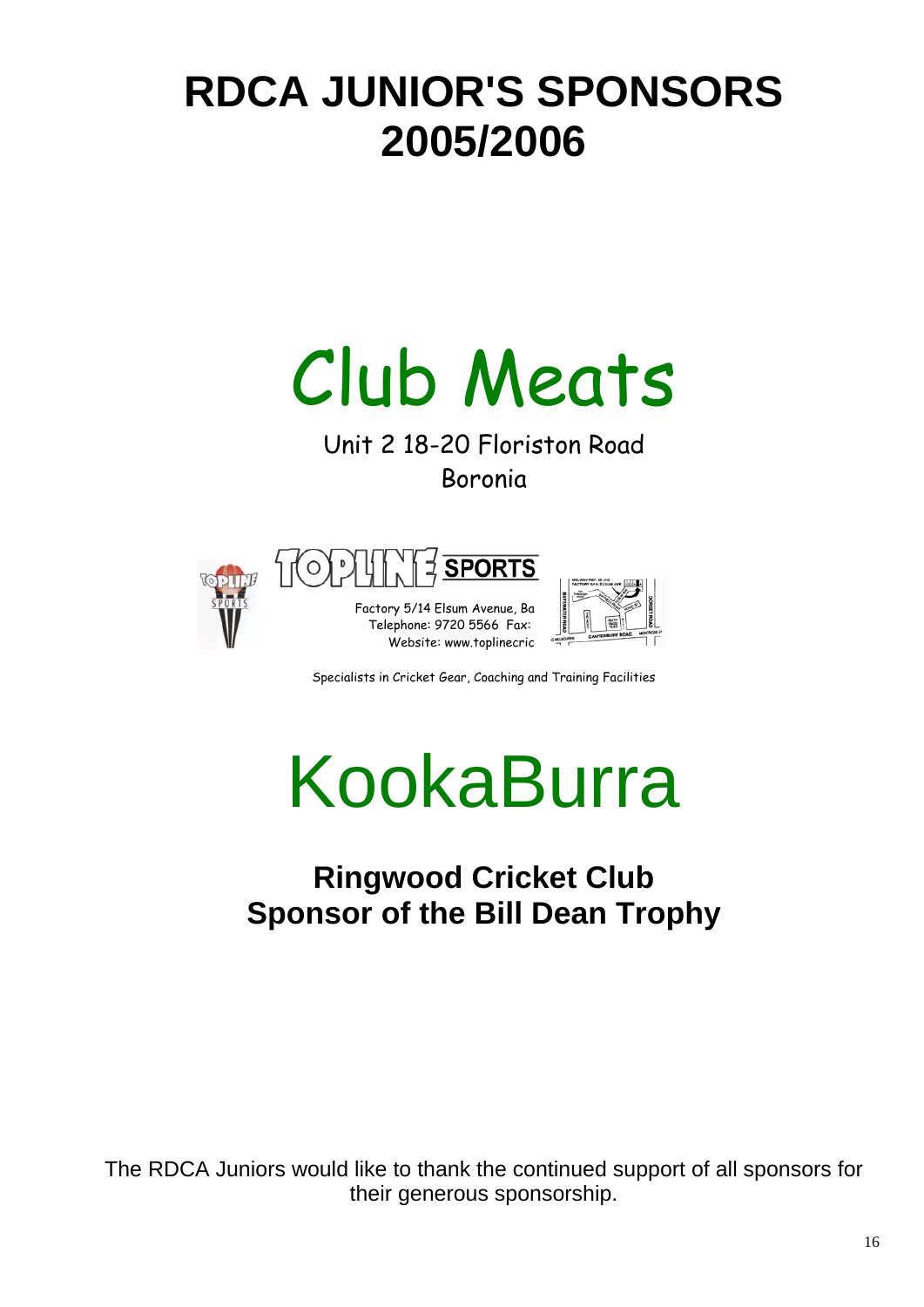# **FINALS & AWARDS**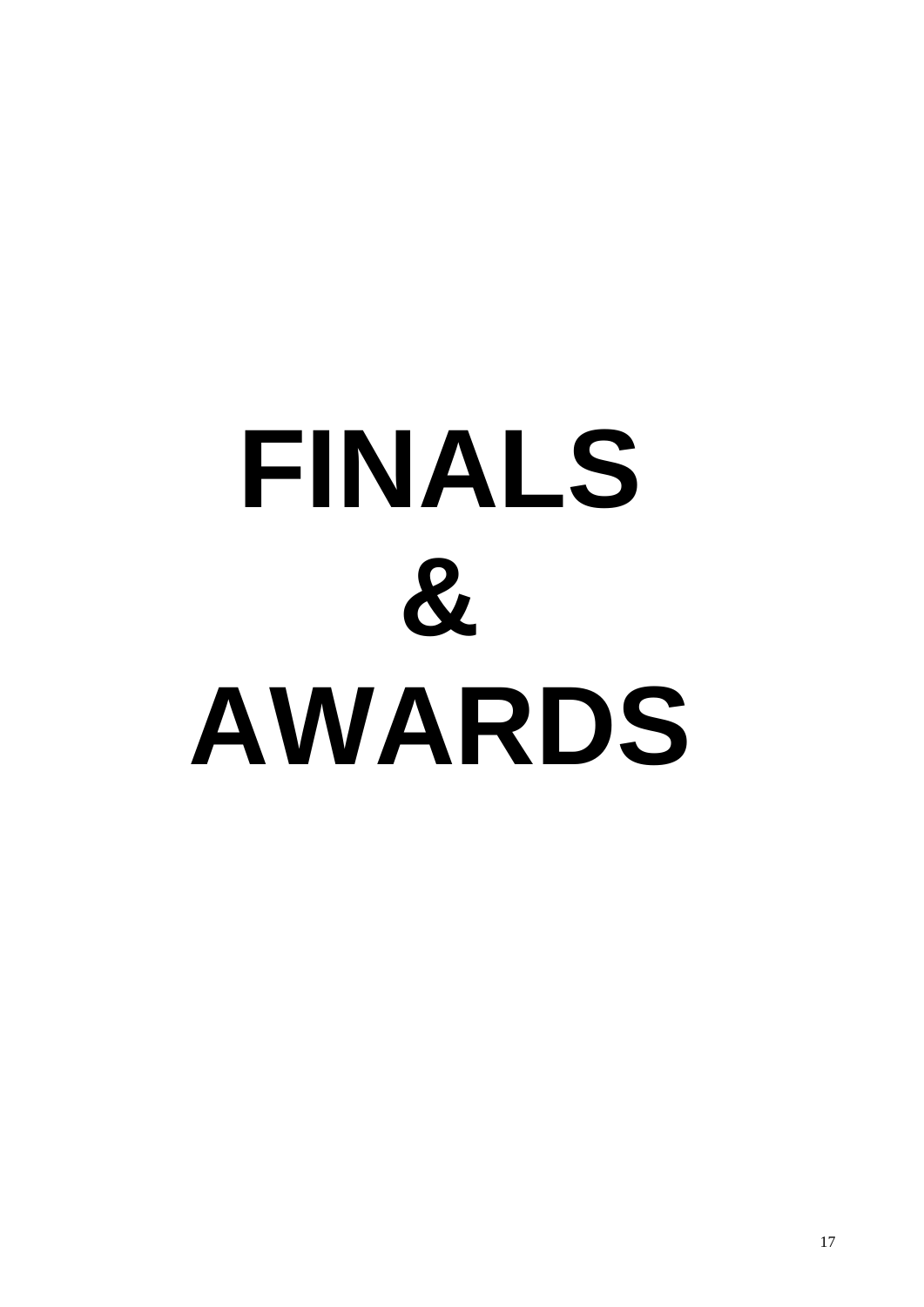# **SEMI FINALS**

#### **UNDER 17**

 *17-1 Croydon North defeated Wantirna South*   $\theta$ *defeated Wonga Park* 

#### **UNDER 16**

| 16-1 Ringwood | <b>Croydon North</b>  | defeated<br>defeated | <b>Wantirna South</b><br>Croydon    |
|---------------|-----------------------|----------------------|-------------------------------------|
|               | 16-2 Warranwood       | defeated             | Kilsyth                             |
|               | <b>Bayswater Park</b> | defeated             | Mooroolbark                         |
|               | 16-3 Haethmont Bap's  | defeated             | Croydon Ranges                      |
|               | Lilydale              | defeated             | Croydon North                       |
| 16-4 Ringwood | <b>Olinda</b>         | defeated<br>defeated | Warranwood<br><b>Wantirna South</b> |

#### **UNDER 14**

| 14-1 North Ringwood | defeated | Croydon               |
|---------------------|----------|-----------------------|
| <b>Kilsyth</b>      | defeated | Croydon North         |
| 14-2 Warranwood     | defeated | Sth Wdt Hawks         |
| <b>Mooroolbark</b>  | defeated | Ringwood              |
| 14-3 Montrose       | defeated | East Ringwood         |
| Lilydale            | defeated | Heathmont Bapt's      |
| 14-4 Olinda         | defeated | Heathmont             |
| Warrandyte          | defeated | <b>Wantirna South</b> |

 *14-5 Sth Wdt Hawks defeated Wonga Park Norwood defeated* 

#### **UNDER 12**

| 12-1 Croydon North      | defeated | Boronia               |
|-------------------------|----------|-----------------------|
| <b>Wonga Park</b>       | defeated | Kilsyth               |
| 12-2 East Ringwood      | defeated | Mooroolbark           |
| <b>South Warrandyte</b> | defeated | <b>North Ringwood</b> |
| 12-3 Lilydale           | defeated | Boronia               |
| <b>Wantirna South</b>   | defeated | Warranwood            |
| 12-4 East Ringwood      | defeated | Wonga Park            |
| <b>Montrose</b>         | defeated | Croydon Ranges        |
| 12-5 South Croydon      | defeated | <b>St Andrews</b>     |
| Warranwood              | defeated | Mooroolbark           |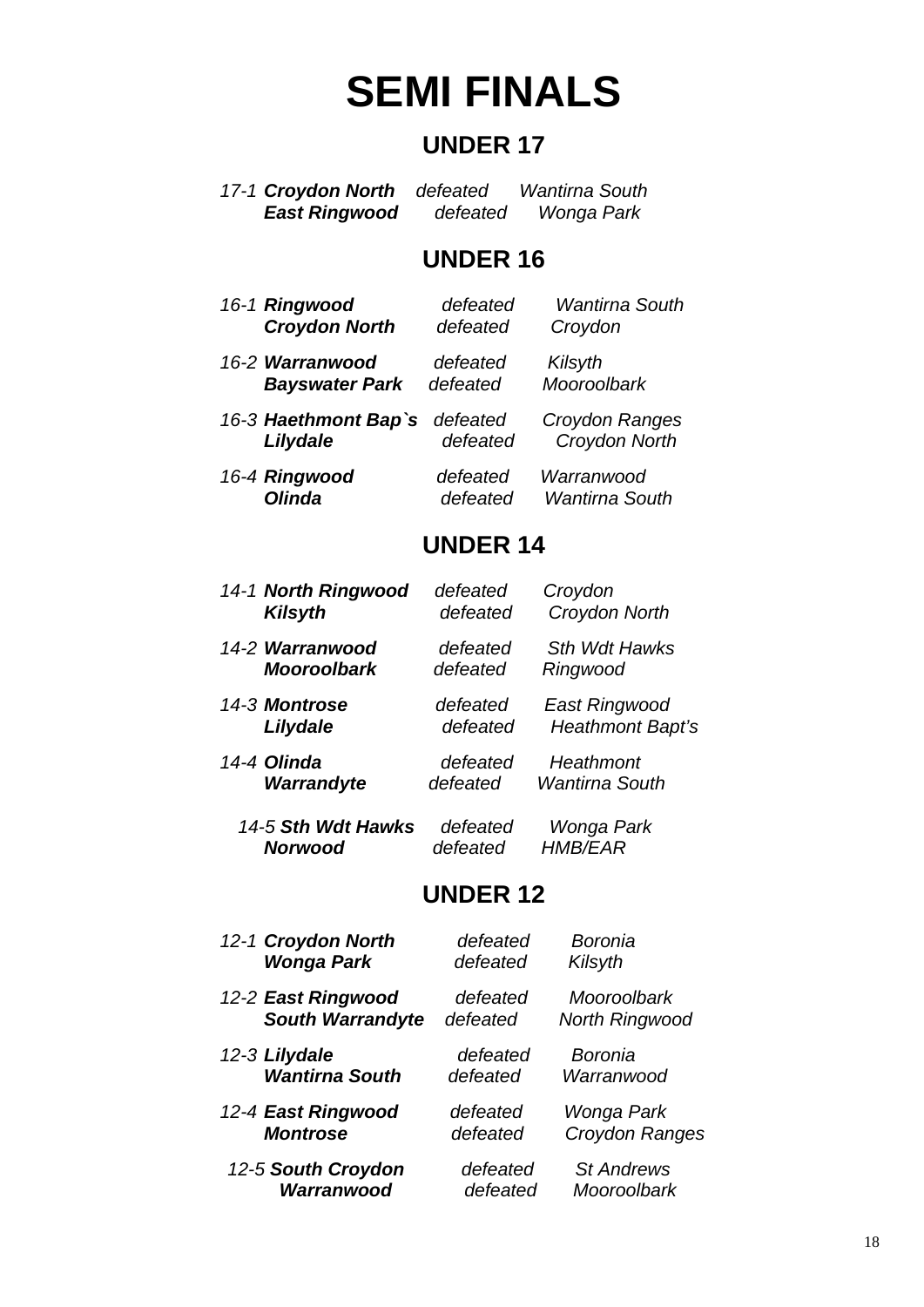# **GRAND FINALS**

#### **UNDER 17**

| 16-1 <b>CROYDON North</b>  | defeated        | East Ringwood         |  |  |  |  |
|----------------------------|-----------------|-----------------------|--|--|--|--|
|                            | <b>UNDER 16</b> |                       |  |  |  |  |
| 16-1 RINGWOOD              | defeated        | Croydon North         |  |  |  |  |
| 16-2 <b>BAYSWATER PARK</b> | defeated        | Warranwood            |  |  |  |  |
| 16-3 HEATHMONT BAP`S       | defeated        | <b>Croydon Ranges</b> |  |  |  |  |
| 16-4 OLINDA                | defeated        | Ringwood              |  |  |  |  |
|                            | <b>UNDER 14</b> |                       |  |  |  |  |
| <b>14-1 NORTH RINGWOOD</b> | defeated        | Kilsyth               |  |  |  |  |
| 14-2 WARRANWOOD            | defeated        | Mooroolbark           |  |  |  |  |
| 14-3 MONTROSE              | defeated        | Lilydale              |  |  |  |  |
| 14-4 OLINDA                | defeated        | Warrandyte            |  |  |  |  |
| 14-5 STH WDT HAWKS         | Tied            | <b>NORWOOD</b>        |  |  |  |  |
|                            | <b>UNDER 12</b> |                       |  |  |  |  |
| 12-1 CROYDON NORTH         | defeated        | Wonga Park            |  |  |  |  |

| 12-2 EAST RINGWOOD | defeated | <b>Sth Warrandyte Hawks</b> |
|--------------------|----------|-----------------------------|
| 12-3 LILYDALE      | defeated | <b>Wantirna South</b>       |
| 12-4 EAST RINGWOOD | defeated | Montrose                    |
| 12-5 WARRANWOOD    | defeated | South Croydon               |

The RDCA Committee would like to congratulate all of the above teams for making it to the finals and for the sportsmanship that was exhibited throughout the entire series.

The 2005/2006 finals series could not have been as successful as it was without the excellent job performed by the Umpires. The RDCA prides itself on being a strong competition and with the dedication of the umpires who officiated in the finals series, goes a long way towards maintaining that pride.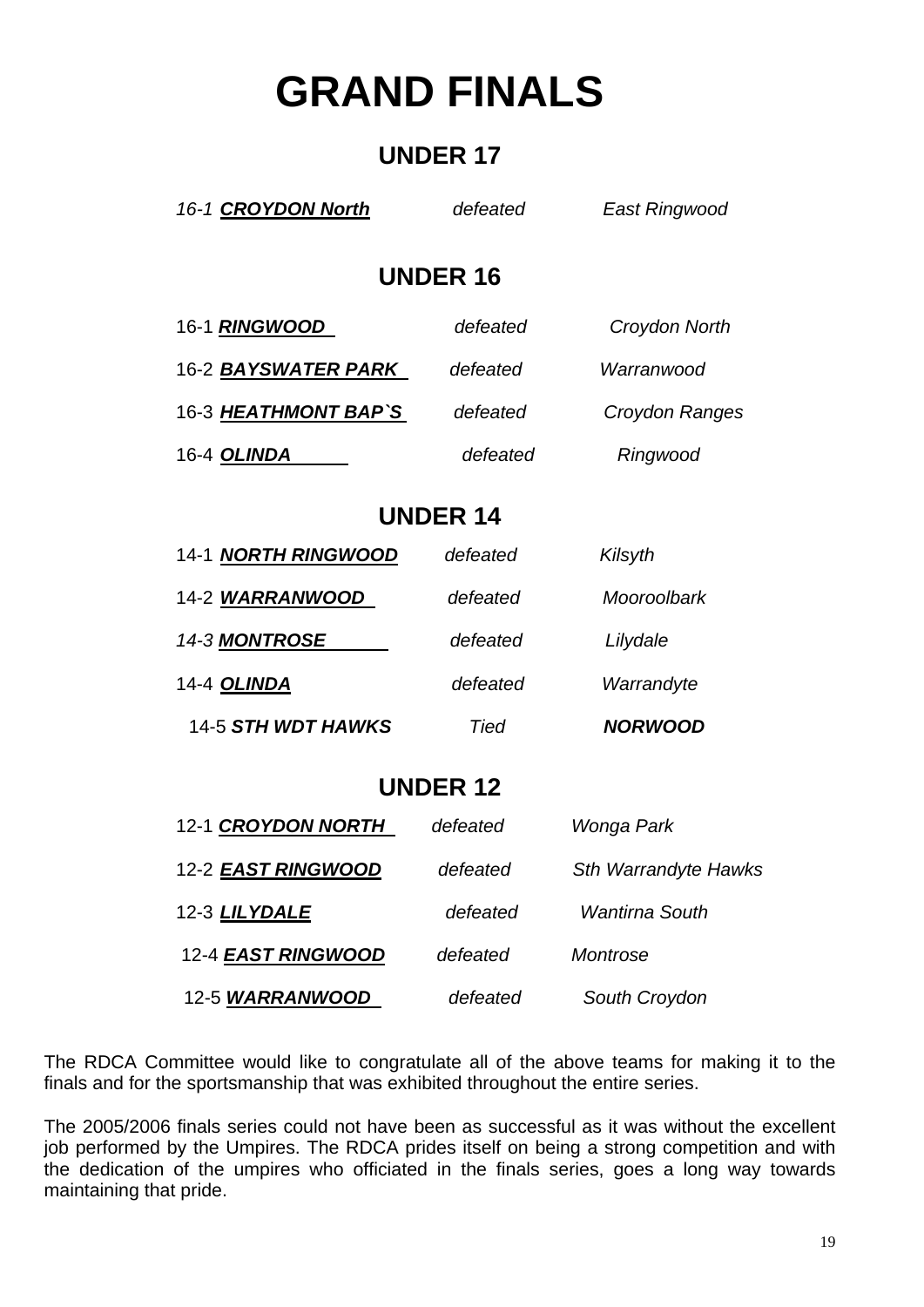## **INDIVIDUAL & NON COMP AWARDS**

#### **AVERAGES**

| <b>GRADE</b>                                     | <b>BATTING</b><br>17-1 Steven Newman (CNT)                                                                 |                                  | <b>AVE</b><br>45.2                     | <b>BOWLING</b><br>Troy Hancock (CNT)                                                                             |                         | <b>AVE</b><br>8.79                   |
|--------------------------------------------------|------------------------------------------------------------------------------------------------------------|----------------------------------|----------------------------------------|------------------------------------------------------------------------------------------------------------------|-------------------------|--------------------------------------|
| $16 - 1$<br>$16 - 2$<br>16-3                     | David King<br><b>Todd Cordwell</b><br>Robby Savoy<br>16-4 Andrew Harksworth(RIN)                           | (RIN)<br>(WWD)<br>(HMB)          | 60.0<br>53.9<br>88.7<br>92.7           | David King<br>(RIN)<br>Ryan Jarratt<br>(KIL)<br>Nicholas Danaher<br><b>Callum Swanson</b>                        | (HMB)<br>(OLN)          | 8.30<br>6.07<br>4.40<br>5.65         |
| 14-3<br>14-5                                     | 14-1 Mathew Fyfe<br>14-2 Thomas Wilson<br>Mitchell Brereton (EAR)<br>14-4 Thomas Stalder<br>Daniel Tyrrell | (NRI)<br>(WWD)<br>(OLN)<br>(NWD) | 90.0<br>72.8<br>90.5<br>77.3<br>40.3   | Steven Wright (NRI)<br>Guy Phelps (WOP)<br><b>Mitchell Brereton</b><br><b>Marcus Stirling</b><br>Michael Young   | (EAR)<br>(CRR)<br>(SWD) | 4.82<br>5.82<br>5.53<br>5.80<br>6.82 |
| 12-1<br>$12 - 2$<br>$12 - 3$<br>$12 - 4$<br>12-5 | Joshua McDonell(WOP)<br>Joshua Wates<br><b>Martin Pitt</b><br>Daniel Drysdale (EAR)<br>Justin Duguid       | (CRR)<br>(HMB)<br>(SCR)          | 61.7<br>49.5<br>45.75<br>65.7<br>161.0 | Joshua McDonell<br><b>Matthew McKane</b><br>Mitchell Smart(BOR)<br><b>William Hartley</b><br>Shane Toleman (MOO) | (WOP)<br>(MOO)<br>(WOP) | 7.14<br>4.00<br>3.58<br>7.00<br>3.00 |

#### **ENCOURAGEMENT AWARDS**

17-1 Andrew Gommers(CDN)

 14-1 Jarrod McPhee (KIL) 14-2 Sam Tinley-Roe(MOO) 14-3 Jason Sharp (APK) 14-4 Mitchell Meadows(OLN) 14-5 Thomas Clark (SWD)

| 16-1 Thomas Feher (NRI)                    |  |
|--------------------------------------------|--|
| 16.2 Luke Scott (WWD)                      |  |
| 16-3 Dylan Sverns (HMB)                    |  |
| 16-4 Daniel Caton(KIL) Anthony Simms (BOR) |  |

- 12-1 Jordan Begg (BOR)
- 12-2 Peter Jane (NRI)
- 12-3 Declan Key (LYD)
- (MTR) 12-4 Joshua Bromiley (MTR)
	- 12-5 Jordan Margenberg (SCR)

**OTHER** 

Most Promising Player Leaving Under 16: **David King** ( Ringwood C C )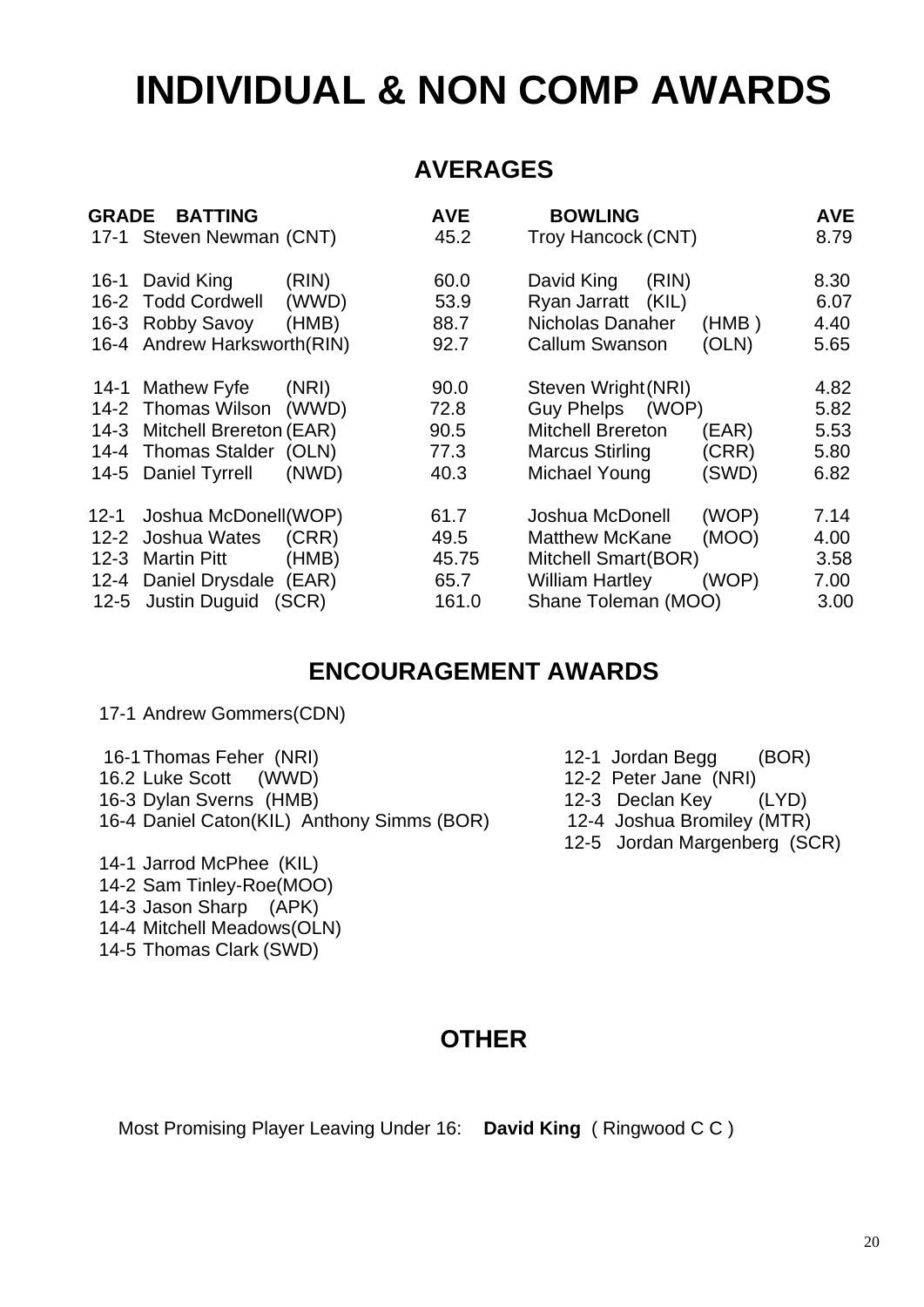# **CLIVE FAIRBAIRN SHIELD**

The 'Clive Fairbairn Shield' is an award that is presented to clubs for overall success. It takes into account the success of every team from a particular club.

The following are the rules which governs the determination of this award:

31 (c) Clive Fairbain Perpetual Club Championship

- (i) Points are to be awarded to teams fielded in competitive grades by multiplying the corresponding number of points from the following table by the number of premiership points for each team as they appear on the premiership ladder at the end of the home and away games.
	- U16/1, U14/1 & U12/1 10 points U16/2, U14/2 & U12/2 - 7 points U16/3, U14/3 & U12/3 - 6 points U16/4, U14/4 & U12/4 - 5 points
	- U16/5, U14/5 & U12/5 3 points
- (ii) The total number of points thus gained by all competitive teams fielded by the club for all the home and away games of the season shall then be divided by the number of competitive teams so fielded to calculate an average.
- (iii) The Total Championship Points will then be determined by the first multiplying the average calculated in (ii) above by 0.1 (10%), then multiplying by the number of teams fielded and finally using the result to the average claculated in (ii) above.

#### This year's winner was **NORTH RINGWOOD CRICKET CLUB**.

The following is the final positions for the 2004/2005 Clive Fairbairn Shield:

| <b>CROYDON NORTH</b>    | 630 |
|-------------------------|-----|
| <b>NORTH RINGWOOD</b>   | 483 |
| <b>EAST RINGWOOD</b>    | 487 |
| <b>WARRANWOOD</b>       | 313 |
| WONGA PARK              | 325 |
| <b>KILSYTH</b>          | 245 |
| WARRANDYTE              | 562 |
| <b>RINGWOOD</b>         | 489 |
| MOOROOLBARK             | 379 |
| WANTIRNA SOUTH          | 466 |
| <b>HEATHMONT BAPT'S</b> | 291 |
| <b>LILYDALE</b>         | 237 |
| <b>BORONIA</b>          | 549 |
| <b>SOUTH WARRANDYTE</b> | 205 |
| <b>OLINDA</b>           | 315 |
| <b>CROYDON RANGES</b>   | 335 |
| <b>MONTROSE</b>         | 385 |
| <b>CROYDON</b>          | 433 |
| <b>BAYSWATER PARK</b>   | 466 |
| <b>HEATHMONT</b>        | 302 |
| <b>SOUTH CROYDON</b>    | 439 |
| ST ANDREWS              | 231 |
| <b>TEMPLETON</b>        | 177 |
| <b>AINSLIE PARK</b>     | 315 |
| <b>NORWOOD</b>          | 295 |
|                         |     |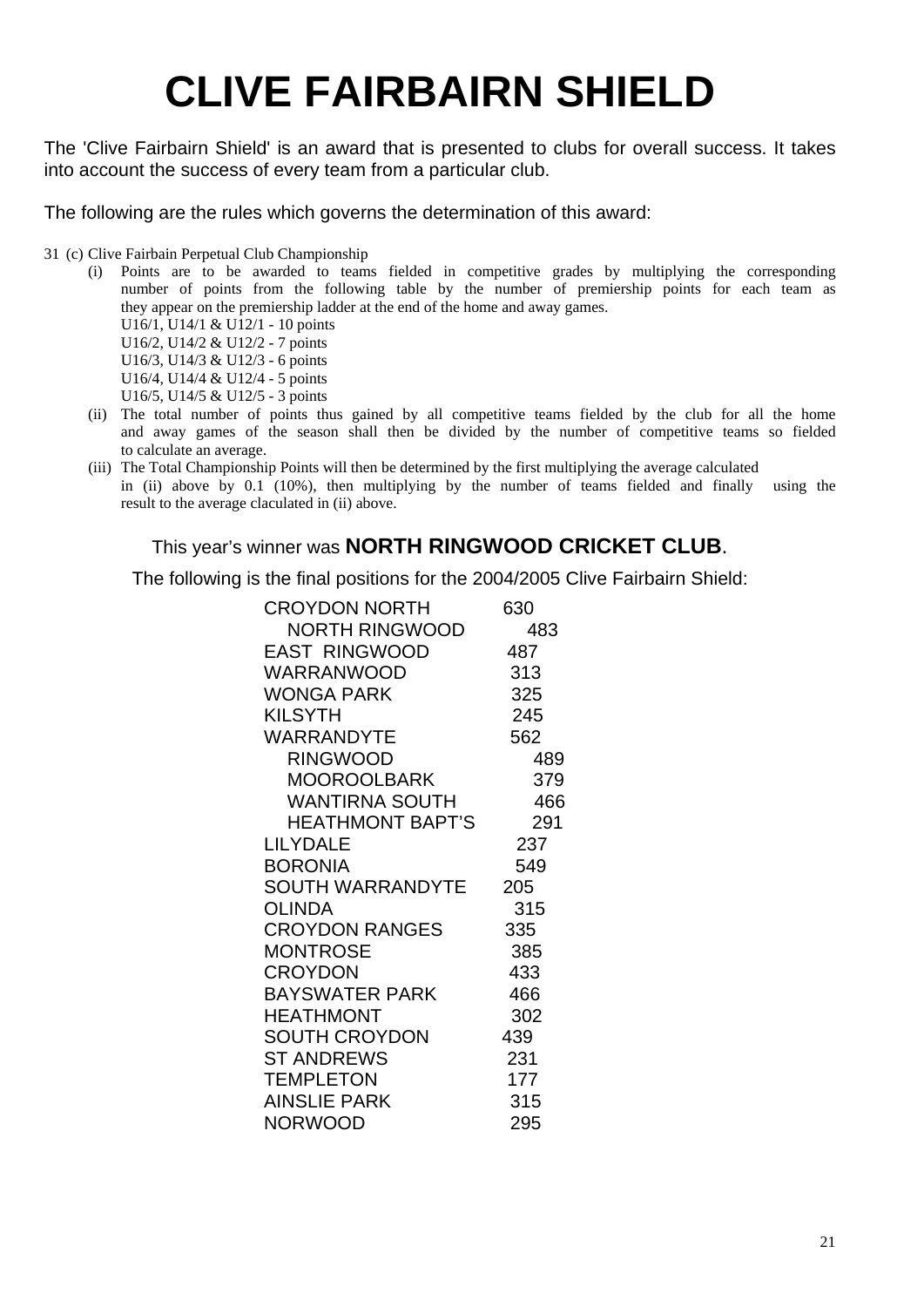## **PAST CLIVE FAIRBAIRN SHIELD WINNERS**

|           |                     | 1995/96 | Wantirna South C.C. |
|-----------|---------------------|---------|---------------------|
|           |                     | 1994/95 | Wantirna South C.C. |
|           |                     | 1993/94 | Ainslie Park C C    |
| 2005/2006 | Croydon North C. C. | 1992/93 | Parkwood C.C.       |
| 2004/2005 | Croydon North C. C. | 1991/92 | North Ringwood C.C. |
| 2003/2004 | North Ringwood      | 1990/91 | Templeton C.C.      |
| 2002/2003 | North Ringwood      | 1989/90 | South Ringwood C.C. |
| 2001/2002 | North Ringwood.     | 1988/89 | St Andrews C.C.     |
| 2000/2001 | Wantirna South C.C. | 1987/88 | Ringwood C.C.       |
| 1999/2000 | North Ringwood C.C. | 1986/87 | Ringwood C.C.       |
| 1998/99   | Parkwood C.C.       | 1985/86 | Norwood C.C.        |
| 1997/98   | Wonga Park C.C.     | 1984/85 | Ringwood C.C.       |
| 1996/97   | Parkwood C.C.       | 1983/84 | Mooroolbark C.C.    |

The following is a list of the past winners of the "Clive Fairbairn Shield":

(An explanation for this award is given on the previous page)

## **PAST MOST PROMISING PLAYERS**

This award is awarded at the end of each season to a player, who is deemed to be the most promising player leaving the ranks of the Juniors in the RDCA. At the end of each season Clubs are invited to nominate players for this award, before the Junior Committee votes on the winner.

| The following is a list of the past winners of the "Most Promising Player Award": |  |  |  |  |
|-----------------------------------------------------------------------------------|--|--|--|--|
|                                                                                   |  |  |  |  |

|           | <b>PLAYER</b>            | <b>CLUB</b>           |
|-----------|--------------------------|-----------------------|
| 2005/2006 | David King               | Ringwood C.C.         |
|           |                          |                       |
| 2004/2005 | <b>Ashley Viney</b>      | North Ringwood C. C.  |
| 2003/2004 | David Knowles            | North Ringwood        |
| 2002/2003 | Tom Stray                | <b>Ainslie Park</b>   |
| 2001/2002 | <b>Matthew King</b>      | Ringwood C.C.         |
| 2000/2001 | Daniel Rawson            | Croydon North C.C.    |
| 1999/2000 | <b>Matthew Gale</b>      | Mooroolbark C.C.      |
| 1998/99   | <b>Matthew Parker</b>    | Bayswater Park C.C.   |
| 1997/98   | Ben Neagle               | South Warrandyte C.C. |
| 1996/97   | <b>Adam Hill</b>         | Croydon North C.C.    |
| 1995/96   | <b>Ben Spencer</b>       | Lilydale C.C.         |
| 1994/95   | David Horwood            | Croydon C.C.          |
| 1993/94   | Joshe McConnell          | Ainslie Park C.C.     |
| 1992/93   | <b>Andrew Pennington</b> | South Ringwood C.C.   |
|           | Paul A'Andrea            | Parkwood C.C.         |
| 1990/91   | <b>Matthew Brebner</b>   | Lilydale C.C.         |
| 1989/90   | Steven Walsh             | Norwood C.C.          |
| 1988/89   | Sean Flynn               | Bayswater Park C.C.   |
| 1987/88   | Darren Milo              | Croydon North C.C.    |
| 1986/87   | Hayden Jacobs            | Parkwood C.C.         |
| 1985/86   | <b>Cameron Parker</b>    | Norwood C.C.          |
| 1984/85   | <b>Richard Armstrong</b> | St Andrews C.C.       |
| 1983/84   | Russell Jenson           | East Ringwood C.C.    |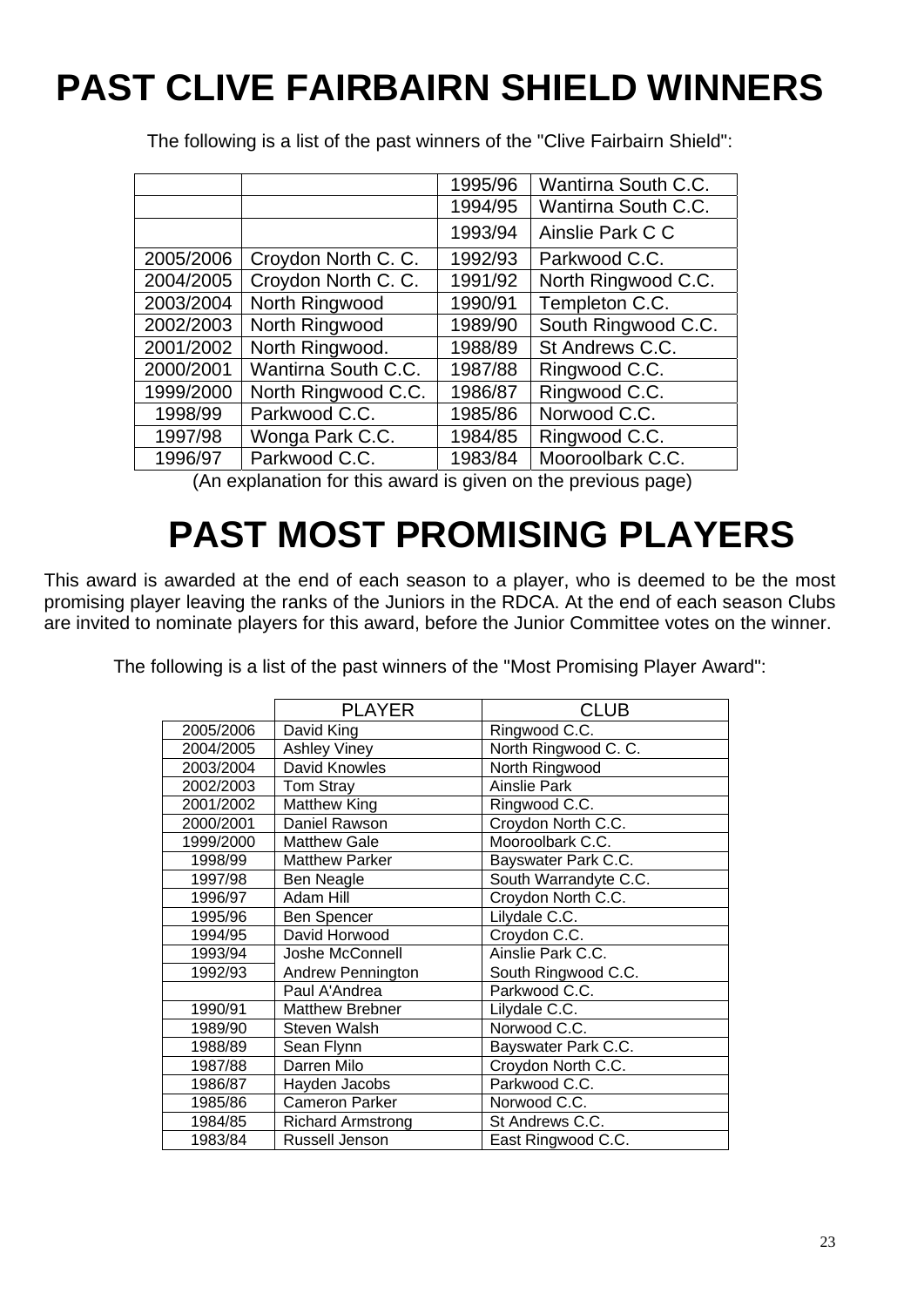# **LADDERS 2005/2006 SEASON**

# **2005/2006 17 AND UNDER LADDERS**

#### **UNDER 17-1**

| <b>POS</b>     | <b>CLUB</b>           | Points | %    |
|----------------|-----------------------|--------|------|
| 1              | <b>Croydon North</b>  | 80     | 2.33 |
| $\overline{2}$ | East Ringwood         | 52     | 1.90 |
| 3              | Wonga Park            | 40     | 1.09 |
| $\overline{4}$ | <b>Wantirna South</b> | 36     | 1.17 |
| 5              | <b>Sth Andrews</b>    | 32     | 0.58 |
| 6              | Warranwood            | 28     | 0.93 |
| 7              | <b>BYP/TMP</b>        | 16     | 0.46 |
| 8              | Croydon               | 12     | 0.49 |
| 9              |                       |        |      |
| 10             |                       |        |      |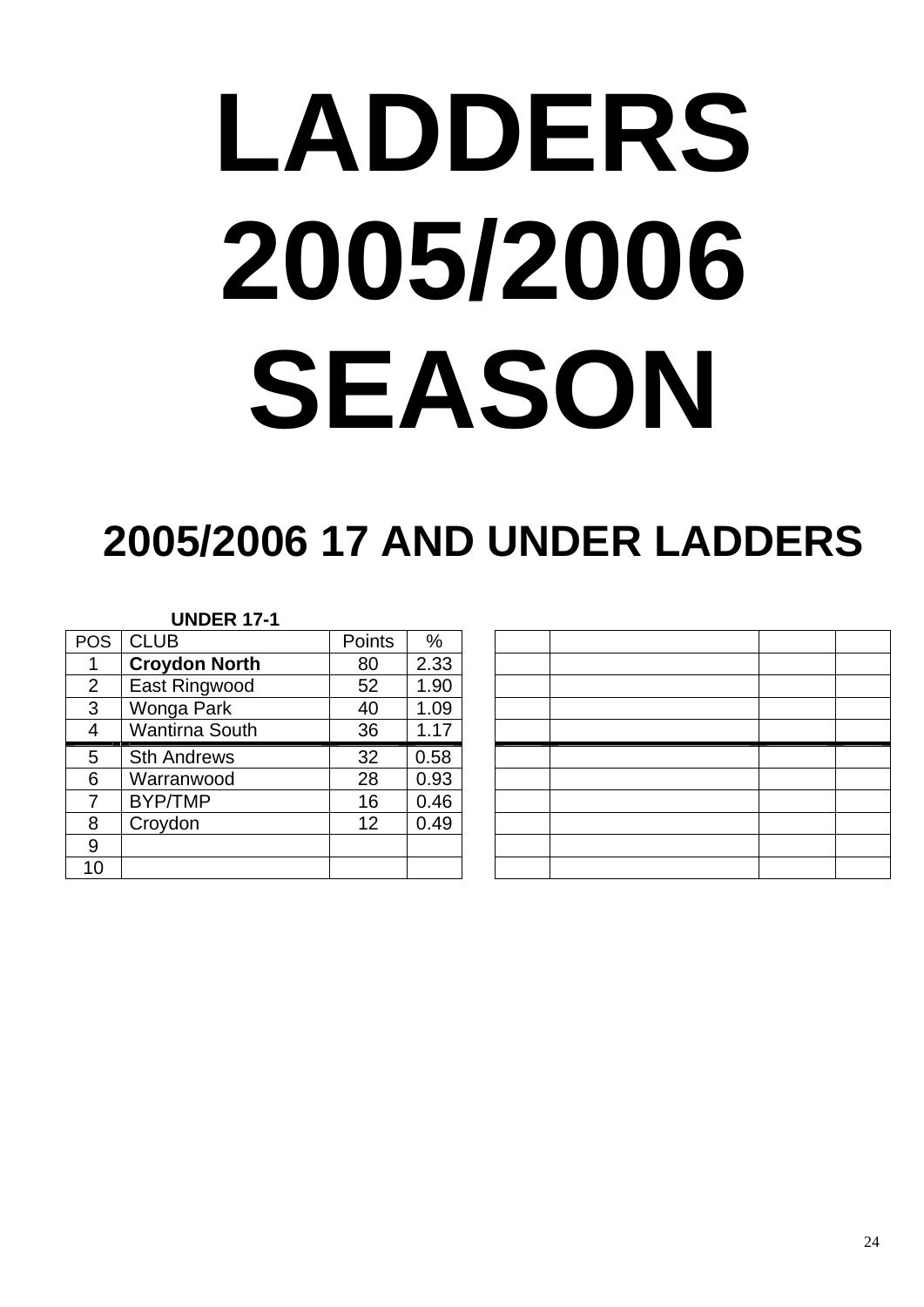# **2004/2005 UNDER 16 LADDERS**

#### **UNDER 16-1 UNDER 16-2**

| <b>POS</b> | <b>CLUB</b>           | Points | %    | <b>POS</b>      | <b>CLUB</b>           | Points | $\%$          |
|------------|-----------------------|--------|------|-----------------|-----------------------|--------|---------------|
| 1          | Ringwood              | 56     | 1.54 |                 | <b>Bayswater Park</b> | 56     | 1.5           |
| 2          | <b>Croydon North</b>  | 56     | 1.33 | $\overline{2}$  | Kilsyth               | 56     | 1.49          |
| 3          | Croydon               | 48     | 1.34 | 3               | Warranwood            | 56     | 1.32          |
| 4          | <b>Wantirna South</b> | 40     | 1.13 | 4               | Mooroolbark           | 56     | 1.23          |
| 5          | Warrandyte            | 40     | 1.10 | 5               | Wonga Park            | 24     | 1.03          |
| 6          | North Ringwood        | 20     | 1.00 | 6               | Montrose              | 24     | 0.72          |
|            | <b>Boronia</b>        | 20     | 0.61 | 7               | East Ringwood         | 16     | $0.5^{\circ}$ |
| 8          | <b>Templeton</b>      | 8      | 0.50 | 8               | <b>Ainslie Park</b>   | 0      | 0.64          |
| 9          |                       |        |      | 9               |                       |        |               |
| 10         |                       |        |      | 10 <sup>°</sup> |                       |        |               |

| ОS              | <b>CLUB</b>           | Points | %    | <b>POS</b>     | <b>CLUB</b>           | Points | $\%$ |
|-----------------|-----------------------|--------|------|----------------|-----------------------|--------|------|
| 1               | Ringwood              | 56     | 1.54 |                | <b>Bayswater Park</b> | 56     | 1.57 |
| $\overline{2}$  | <b>Croydon North</b>  | 56     | 1.33 | $\overline{2}$ | Kilsyth               | 56     | 1.49 |
| $\overline{3}$  | Croydon               | 48     | 1.34 | 3              | Warranwood            | 56     | 1.32 |
| 4               | <b>Wantirna South</b> | 40     | 1.13 | 4              | Mooroolbark           | 56     | 1.23 |
| 5               | Warrandyte            | 40     | 1.10 | 5              | Wonga Park            | 24     | 1.03 |
| 6               | North Ringwood        | 20     | 1.00 | 6              | Montrose              | 24     | 0.72 |
| $\overline{7}$  | Boronia               | 20     | 0.61 | 7              | East Ringwood         | 16     | 0.57 |
| 8               | Templeton             | 8      | 0.50 | 8              | <b>Ainslie Park</b>   | 0      | 0.64 |
| 9               |                       |        |      | 9              |                       |        |      |
| $\overline{10}$ |                       |        |      | 10             |                       |        |      |

| <b>POS</b>     | <b>CLUB</b>             | Points | %    | <b>POS</b> | <b>CLUB</b>           | Points | $\%$ |
|----------------|-------------------------|--------|------|------------|-----------------------|--------|------|
|                | <b>Heathmont bapt's</b> | 76     | 2.73 |            | Ringwood              | 60     | 1.65 |
| $\overline{2}$ | Lilydale                | 64     | 1.31 | 2          | <b>Wantirna South</b> | 48     | 1.38 |
| 3              | Croydon North           | 48     | 1.28 | 3          | Olinda                | 48     | 1.36 |
| $\overline{4}$ | Croydon Ranges          | 40     | 1.05 | 4          | Warranwood            | 48     | 1.18 |
| 5              | <b>Bayswater Park</b>   | 36     | 1.09 | 5          | Croydon               | 40     | 1.09 |
| 6              | SCR/MOO                 | 24     | 0.85 | 6          | Lilydale              | 32     | 0.74 |
|                | North Ringwood          | 20     | 0.72 |            | Kilsyth               | 28     | 0.76 |
| 8              | Norwood                 | 0      | 0.51 | 8          | <b>Ainslie Park</b>   | 24     | 0.68 |
|                |                         |        |      |            |                       |        |      |

#### **UNDER 16-3 UNDER 16-4**

| OS             | <b>CLUB</b>             | Points | %    | <b>POS</b>     | <b>CLUB</b>         | <b>Points</b> | $\frac{0}{0}$ |
|----------------|-------------------------|--------|------|----------------|---------------------|---------------|---------------|
| 1              | <b>Heathmont bapt's</b> | 76     | 2.73 |                | Ringwood            | 60            | 1.65          |
| $\overline{2}$ | Lilydale                | 64     | 1.31 | $\overline{2}$ | Wantirna South      | 48            | 1.38          |
| 3              | Croydon North           | 48     | 1.28 | 3              | Olinda              | 48            | 1.36          |
| 4              | Croydon Ranges          | 40     | 1.05 | 4              | Warranwood          | 48            | 1.18          |
| 5              | <b>Bayswater Park</b>   | 36     | 1.09 | 5              | Croydon             | 40            | 1.09          |
| 6              | SCR/MOO                 | 24     | 0.85 | 6              | Lilydale            | 32            | 0.74          |
| $\overline{7}$ | North Ringwood          | 20     | 0.72 |                | Kilsyth             | 28            | 0.76          |
| 8              | Norwood                 | 0      | 0.51 | 8              | <b>Ainslie Park</b> | 24            | 0.68          |
|                |                         |        |      | 9              | Croydon North       | 16            | 0.47          |

 $\mathbb{C}$ **Yksilk**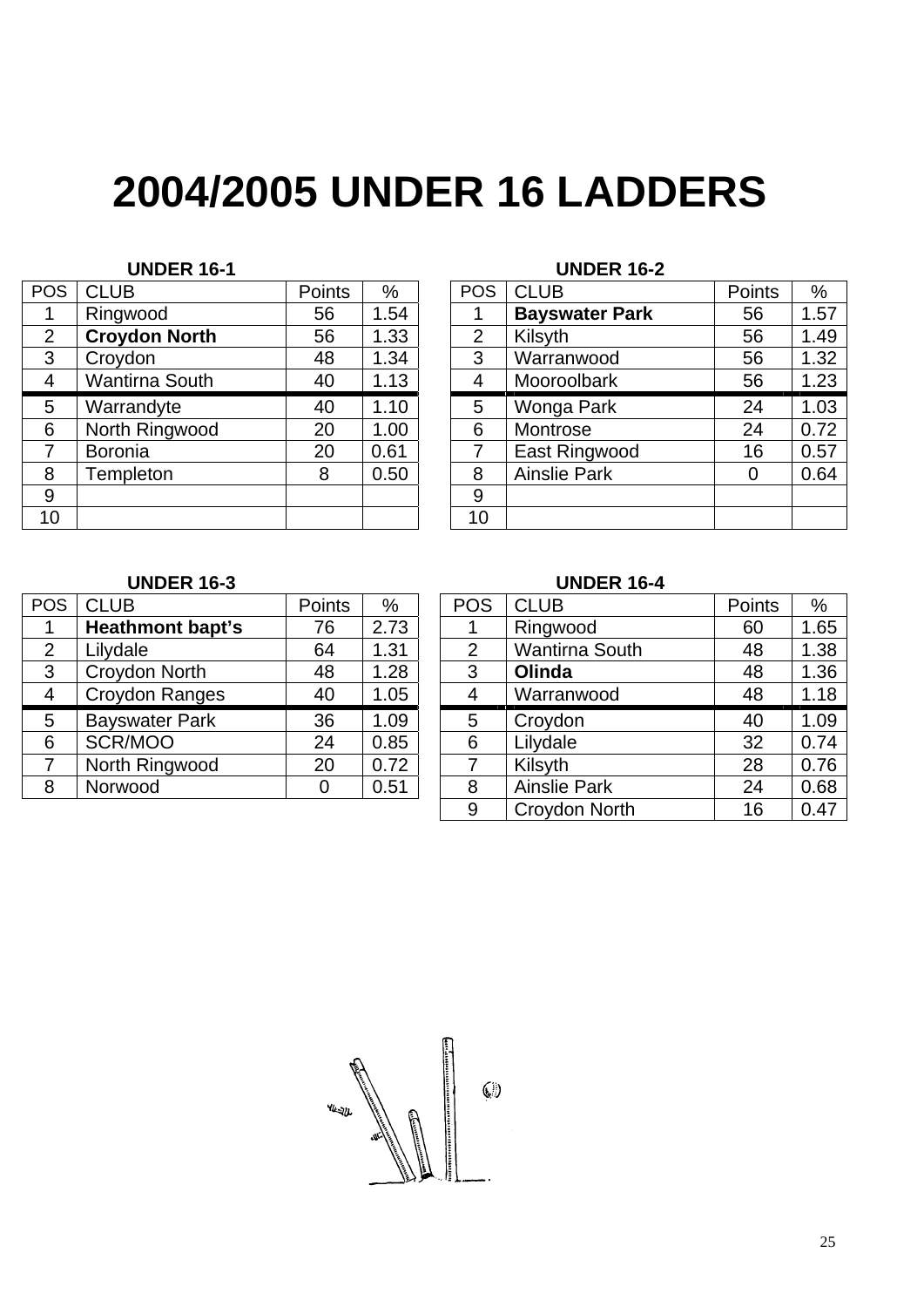# **2005/2006 UNDER 14 LADDERS**

#### **UNDER 14-1 UNDER 14-2**

| <b>POS</b>     | <b>CLUB</b>           | Points | %    | <b>POS</b>     | <b>CLUB</b>                 | Points | %    |
|----------------|-----------------------|--------|------|----------------|-----------------------------|--------|------|
|                | <b>North Ringwood</b> | 72     | 3.00 |                | Warranwood                  | 72     | 1.92 |
| $\overline{2}$ | Kilsyth               | 64     | 1.78 | $\overline{2}$ | Ringwood                    | 52     | 1.24 |
| 3              | Croydon North         | 52     | 1.18 | 3              | Mooroolbark                 | 48     | 1.49 |
| 4              | Croydon               | 32     | 0.87 | 4              | <b>Sth Warrandyte Hawks</b> | 40     | 0.97 |
| 5              | East Ringwood         | 28     | 1.22 | 5              | Templeton                   | 32     | 0.82 |
| 6              | <b>Boronia</b>        | 24     | 0.98 | 6              | North Ringwood              | 28     | 1.1( |
|                | Wantirna South        | 24     | 0.52 |                | <b>Bayswater Park</b>       | 12     | 0.68 |
| 8              | Norwood               | 12     | 0.63 | 8              | Wonga Park                  | 8      | 0.37 |

| ОS             | <b>CLUB</b>           | Points | %    | <b>POS</b> | <b>CLUB</b>                 | Points | %    |
|----------------|-----------------------|--------|------|------------|-----------------------------|--------|------|
| 1              | <b>North Ringwood</b> | 72     | 3.00 |            | Warranwood                  | 72     | 1.92 |
| $\overline{2}$ | Kilsyth               | 64     | 1.78 | 2          | Ringwood                    | 52     | 1.24 |
| 3              | Croydon North         | 52     | 1.18 | 3          | Mooroolbark                 | 48     | 1.49 |
| 4              | Croydon               | 32     | 0.87 | 4          | <b>Sth Warrandyte Hawks</b> | 40     | 0.97 |
| 5              | East Ringwood         | 28     | 1.22 | 5          | Templeton                   | 32     | 0.82 |
| 6              | Boronia               | 24     | 0.98 | 6          | North Ringwood              | 28     | 1.10 |
| $\overline{7}$ | <b>Wantirna South</b> | 24     | 0.52 |            | <b>Bayswater Park</b>       | 12     | 0.68 |
| 8              | Norwood               | 12     | 0.63 | 8          | Wonga Park                  | 8      | 0.37 |

| <b>CLUB</b>         | Points | %    | <b>POS</b>     | <b>CLUB</b>           | Points | %             |
|---------------------|--------|------|----------------|-----------------------|--------|---------------|
| East Ringwood       | 56     | 1.64 |                | Warrandyte            | 72     | 1.83          |
| Heathmont Bapt's    | 56     | 1.30 | 2              | Heathmont             | 60     | $2.4^{\circ}$ |
| Lilydale            | 52     | 1.51 | 3              | Olinda                | 56     | 2.02          |
| <b>Montrose</b>     | 40     | 1.12 | $\overline{4}$ | <b>Wantirna South</b> | 44     | 0.86          |
| Croydon North       | 36     | 1.07 | 5              | Croydon North         | 40     | 0.82          |
| <b>Ainslie Park</b> | 28     | 0.80 | 6              | Croydon Ranges        | 24     | 0.79          |
| South Croydon       | 24     | 0.72 |                | North Ringwood        | 16     | 0.63          |
| St. Andrews         | 8      | 0.46 | 8              | Croydon               | 8      | $0.4^{\circ}$ |
|                     |        |      |                |                       |        |               |

#### **UNDER 14-3 UNDER 14-4**

| OS. | <b>CLUB</b>             | Points | $\%$ | <b>POS</b>     | <b>CLUB</b>           | Points | $\%$ |
|-----|-------------------------|--------|------|----------------|-----------------------|--------|------|
| 1   | East Ringwood           | 56     | 1.64 |                | Warrandyte            | 72     | 1.83 |
| 2   | <b>Heathmont Bapt's</b> | 56     | 1.30 | $\overline{2}$ | Heathmont             | 60     | 2.41 |
| 3   | Lilydale                | 52     | 1.51 | 3              | Olinda                | 56     | 2.02 |
| 4   | <b>Montrose</b>         | 40     | 1.12 |                | <b>Wantirna South</b> | 44     | 0.86 |
| 5   | Croydon North           | 36     | 1.07 | 5              | Croydon North         | 40     | 0.82 |
| 6   | <b>Ainslie Park</b>     | 28     | 0.80 | 6              | <b>Croydon Ranges</b> | 24     | 0.79 |
| 7   | South Croydon           | 24     | 0.72 |                | North Ringwood        | 16     | 0.63 |
| 8   | St. Andrews             | 8      | 0.46 | 8              | Croydon               | 8      | 0.43 |

#### **UNDER 14-5**

| POS | <b>CLUB</b>                 | Points | %    |
|-----|-----------------------------|--------|------|
| 1   | Wonga Park                  | 48     | 0.95 |
| 2   | HMB/EAR                     | 44     | 1.34 |
| 3   | Norwood                     | 36     | 1.34 |
| 4   | <b>Sth Warrandyte Hawks</b> | 32     | 0.94 |
| 5   | <b>Boronia</b>              | 32     | 0.87 |
| 6   | Warranwood                  | 32     | 0.60 |
| 7   | Kilsyth                     | 20     | 0.50 |
|     |                             |        |      |

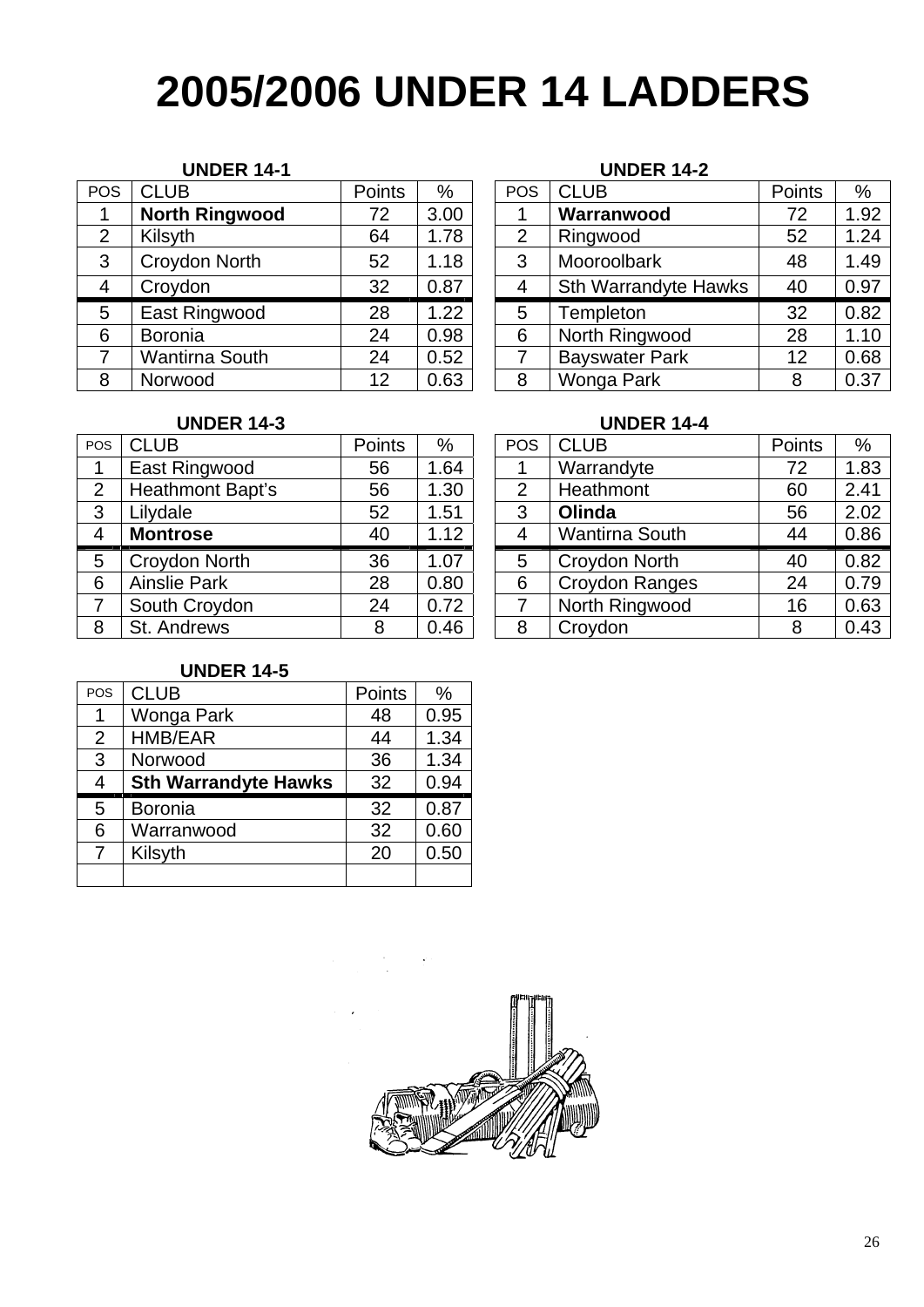# **2005/2006 UNDER 12 LADDERS**

| <b>POS</b>     | <b>CLUB</b>           | <b>Points</b>  | %    | <b>POS</b> | <b>CLUB</b>                 | Points | $\%$          |
|----------------|-----------------------|----------------|------|------------|-----------------------------|--------|---------------|
| 1              | <b>Croydon North</b>  | 68             | 1.69 |            | East Ringwood               | 64     | $2.0^{\circ}$ |
| 2              | Wonga Park            | 60             | 1.54 | 2          | North Ringwood              | 48     | 1.12          |
| 3              | Kilsyth               | 56             | 1.44 | 3          | <b>Sth Warrandyte Hawks</b> | 48     | 0.99          |
| $\overline{4}$ | <b>Boronia</b>        | 44             | 1.47 | 4          | Mooroolbark                 | 40     | 1.16          |
| 5              | Warranwood            | 40             | 1.30 | 5          | Croydon Ranges              | 40     | 1.06          |
| 6              | North Ringwood        | 28             | 1.16 | 6          | Warrandyte                  | 24     | 0.95          |
| 7              | <b>Bayswater Park</b> | 8              | 0.38 | 7          | Norwood                     | 16     | 0.58          |
| 8              | Croydon               | $\overline{0}$ | 0.49 | 8          | Heathmont                   | 8      | 0.62          |
| 9              |                       |                |      | 9          |                             |        |               |
| 10             |                       |                |      | 10         |                             |        |               |

#### **UNDER 12-1 UNDER 12-2**

| ОS             | <b>CLUB</b>          | Points | %    | <b>POS</b>     | <b>CLUB</b>          | <b>Points</b> | $\%$ |
|----------------|----------------------|--------|------|----------------|----------------------|---------------|------|
| $\mathbf 1$    | <b>Croydon North</b> | 68     | 1.69 |                | East Ringwood        | 64            | 2.01 |
| $\overline{c}$ | Wonga Park           | 60     | 1.54 | $\overline{2}$ | North Ringwood       | 48            | 1.12 |
| 3              | Kilsyth              | 56     | 1.44 | 3              | Sth Warrandyte Hawks | 48            | 0.99 |
| 4              | <b>Boronia</b>       | 44     | 1.47 | 4              | Mooroolbark          | 40            | 1.16 |
| 5              | Warranwood           | 40     | 1.30 | 5              | Croydon Ranges       | 40            | 1.06 |
| 6              | North Ringwood       | 28     | 1.16 | 6              | Warrandyte           | 24            | 0.95 |
| 7              | Bayswater Park       | 8      | 0.38 |                | Norwood              | 16            | 0.58 |
| 8              | Croydon              | 0      | 0.49 | 8              | Heathmont            | 8             | 0.62 |
| 9              |                      |        |      | 9              |                      |               |      |
| $\overline{0}$ |                      |        |      | 10             |                      |               |      |
|                |                      |        |      |                |                      |               |      |

#### **UNDER 12-3 UNDER 12-4**

| <b>POS</b>     | <b>CLUB</b>             | <b>Points</b> | %    | <b>POS</b> | <b>CLUB</b>          | Points | $\%$ |
|----------------|-------------------------|---------------|------|------------|----------------------|--------|------|
|                | <b>Wantirna South</b>   | 48            | 1.16 |            | Montrose             | 64     | 1.68 |
| $\overline{2}$ | Lilydale                | 40            | 1.37 | 2          | <b>East Ringwood</b> | 60     | 1.76 |
| 3              | <b>Boronia</b>          | 40            | 1.35 | 3          | Wonga Park           | 52     | 1.3  |
| 4              | Warranwood              | 40            | 1.34 | 4          | Croydon Ranges       | 48     | 0.93 |
| 5              | <b>Heathmont Bapt's</b> | 40            | 1.26 | 5          | <b>Ainslie Park</b>  | 32     | 0.93 |
| 6              | Olinda                  | 40            | 0.72 | 6          | North Ringwood       | 24     | 0.93 |
| $\overline{7}$ | Croydon North           | 32            | 0.98 | 7          | Ringwood             | 16     | 0.75 |
| 8              | Templeton               | 8             | 0.42 | 8          | Croydon              | 0      | 0.33 |
|                |                         |               |      |            |                      |        |      |
|                |                         |               |      |            |                      |        |      |
|                |                         |               |      |            |                      |        |      |
|                |                         |               |      |            |                      |        |      |

| ОS             | <b>CLUB</b>             | <b>Points</b> | %    | <b>POS</b> | <b>CLUB</b>           | <b>Points</b>  | %    |
|----------------|-------------------------|---------------|------|------------|-----------------------|----------------|------|
| 1              | <b>Wantirna South</b>   | 48            | 1.16 |            | Montrose              | 64             | 1.68 |
| $\overline{2}$ | Lilydale                | 40            | 1.37 | 2          | <b>East Ringwood</b>  | 60             | 1.76 |
| 3              | <b>Boronia</b>          | 40            | 1.35 | 3          | Wonga Park            | 52             | 1.37 |
| 4              | Warranwood              | 40            | 1.34 | 4          | <b>Croydon Ranges</b> | 48             | 0.93 |
| 5              | <b>Heathmont Bapt's</b> | 40            | 1.26 | 5          | <b>Ainslie Park</b>   | 32             | 0.93 |
| 6              | Olinda                  | 40            | 0.72 | 6          | North Ringwood        | 24             | 0.93 |
| $\overline{7}$ | Croydon North           | 32            | 0.98 |            | Ringwood              | 16             | 0.75 |
| 8              | Templeton               | 8             | 0.42 | 8          | Croydon               | $\overline{0}$ | 0.33 |
|                |                         |               |      |            |                       |                |      |
|                |                         |               |      |            |                       |                |      |
|                |                         |               |      |            |                       |                |      |
|                |                         |               |      |            |                       |                |      |

#### **UNDER 12-5**

| <b>POS</b>     | <b>CLUB</b>           | Points | $\%$ |
|----------------|-----------------------|--------|------|
| 1              | South Croydon         | 72     | 2.65 |
| $\overline{2}$ | Mooroolbark           | 48     | 1.86 |
| 3              | Warranwood            | 48     | 1.69 |
| 4              | <b>St Andrews</b>     | 40     | 1.61 |
| 5              | <b>KIL/CNT</b>        | 24     | 0.65 |
| 6              | <b>Boronia</b>        | 16     | 1.42 |
| 7              | <b>Wantirna South</b> | 8      | 0.43 |
| 8              | <b>SCR/NOW</b>        |        | 0.39 |
| 9              |                       |        |      |
| 10             |                       |        |      |
|                |                       |        |      |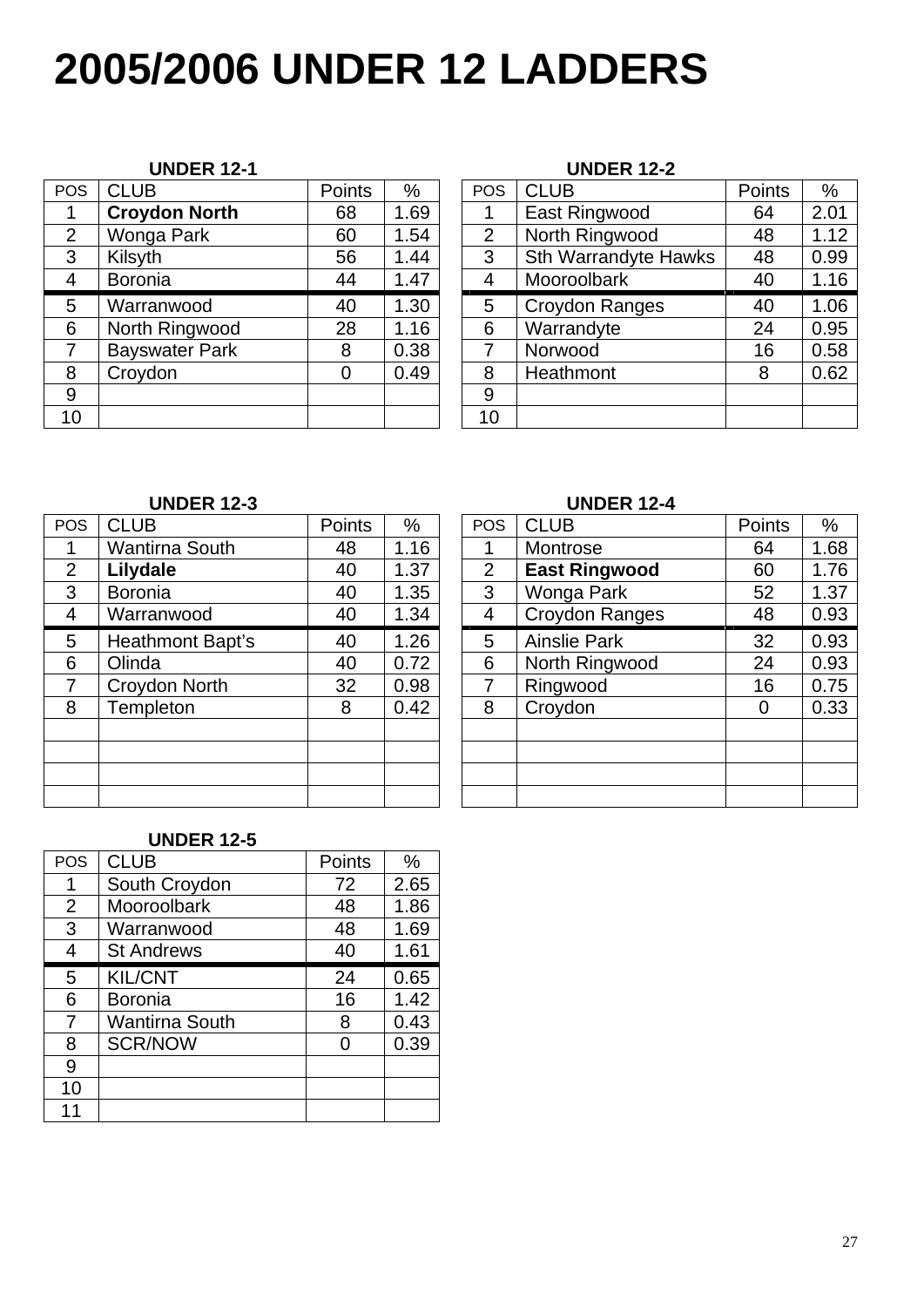## **Finals Player of the Match**

|           | <b>Under 17-1</b> | <b>Under 17-2</b> | <b>Under 17-3</b> | <b>Under 17-4</b> |
|-----------|-------------------|-------------------|-------------------|-------------------|
| 2005/2006 | Tao Collins       |                   |                   |                   |
| 2004/2005 |                   |                   |                   |                   |

|           | Under 16-1    | <b>Under 16-2</b> | <b>Under 16-3</b>   | <b>Under 16-4</b>     |
|-----------|---------------|-------------------|---------------------|-----------------------|
| 2005/2006 | David King    | Timothv Hall      | Nicholas Danaher    | <b>Patrick Rosier</b> |
| 2004/2005 |               |                   |                     |                       |
| 2003/2004 | David Knowles | Travis Cloke      | <b>Steve Newman</b> | <b>Chris Furzer</b>   |

|           | <b>Under 14-1</b>    | <b>Under 14-2</b>  | <b>Under 14-3</b> | Under 14-4 | <b>Under 14-5</b>   |
|-----------|----------------------|--------------------|-------------------|------------|---------------------|
| 2005/2006 | Steven Wtright       | <b>Brady Sharp</b> | Michael Gordan    |            | <b>Thomas Clark</b> |
| 2004/2005 |                      |                    |                   |            |                     |
| 2003/2004 | <b>Andrew Renton</b> | Aaron Boone        | Leigh Ramadge     | Jeff Wood  |                     |
|           |                      |                    |                   |            |                     |

|           | <b>Under 12-1</b>  | <b>Under 12-2</b> | <b>Under 12-3</b> | <b>Under 12-4</b> | <b>Under 12-5</b>  |
|-----------|--------------------|-------------------|-------------------|-------------------|--------------------|
| 2005/2006 | <b>Will Barnes</b> | Taylor Gibson     | Ronen Erulka      |                   | Tekin<br>Ben       |
| 2004/2005 |                    |                   |                   |                   |                    |
| 2003/2004 | Lee Smythe         | Matthew Jane      | Darcy Powell      | Daniel Cope       | Jackson<br>Freeman |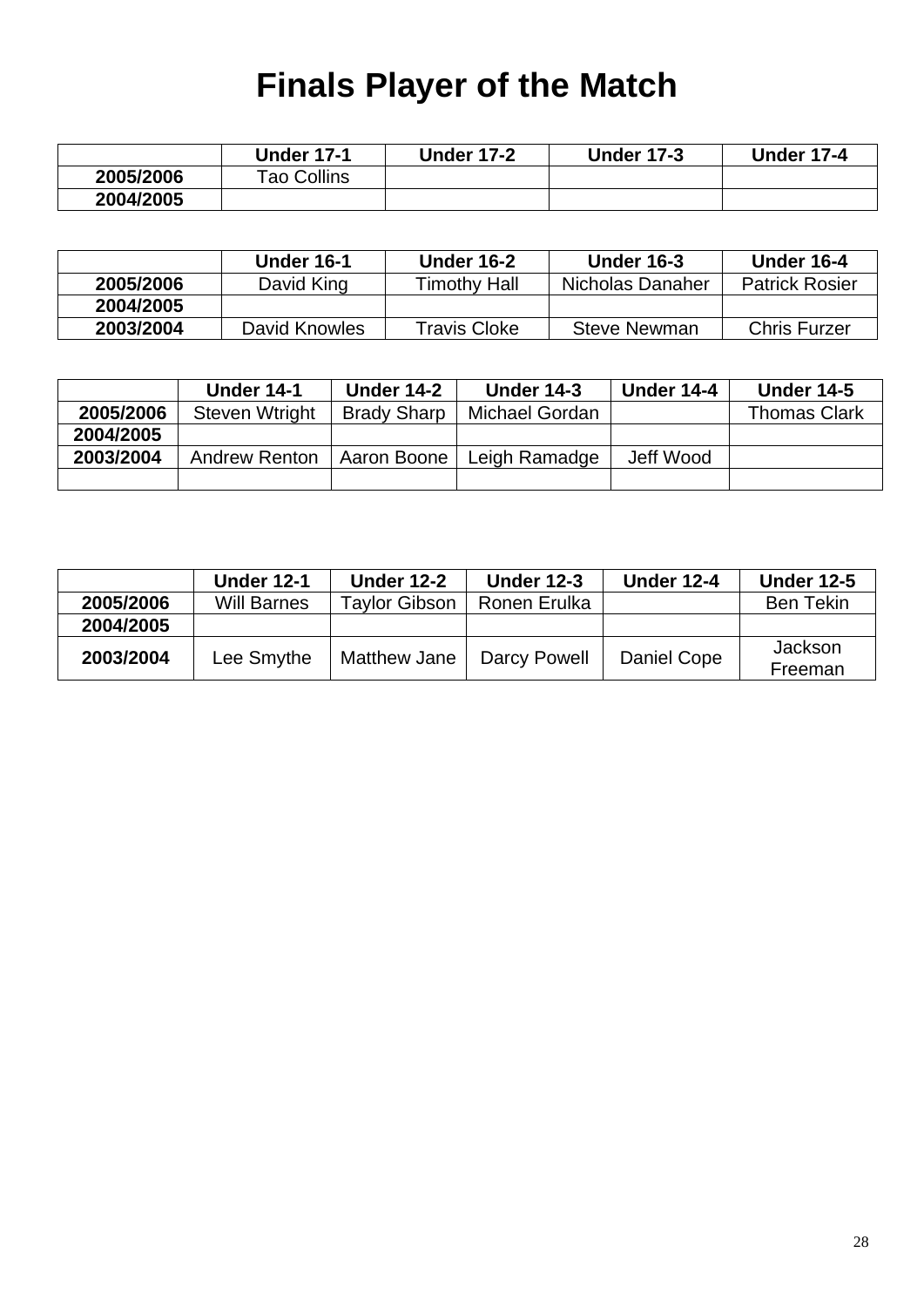# **PAST PREMIERS**

**Under 17's since 2004/05 Under 16's since 1966/67 Under 14's since 1967/68 Under 13's since 2003/04 Under 12's since 1969/70**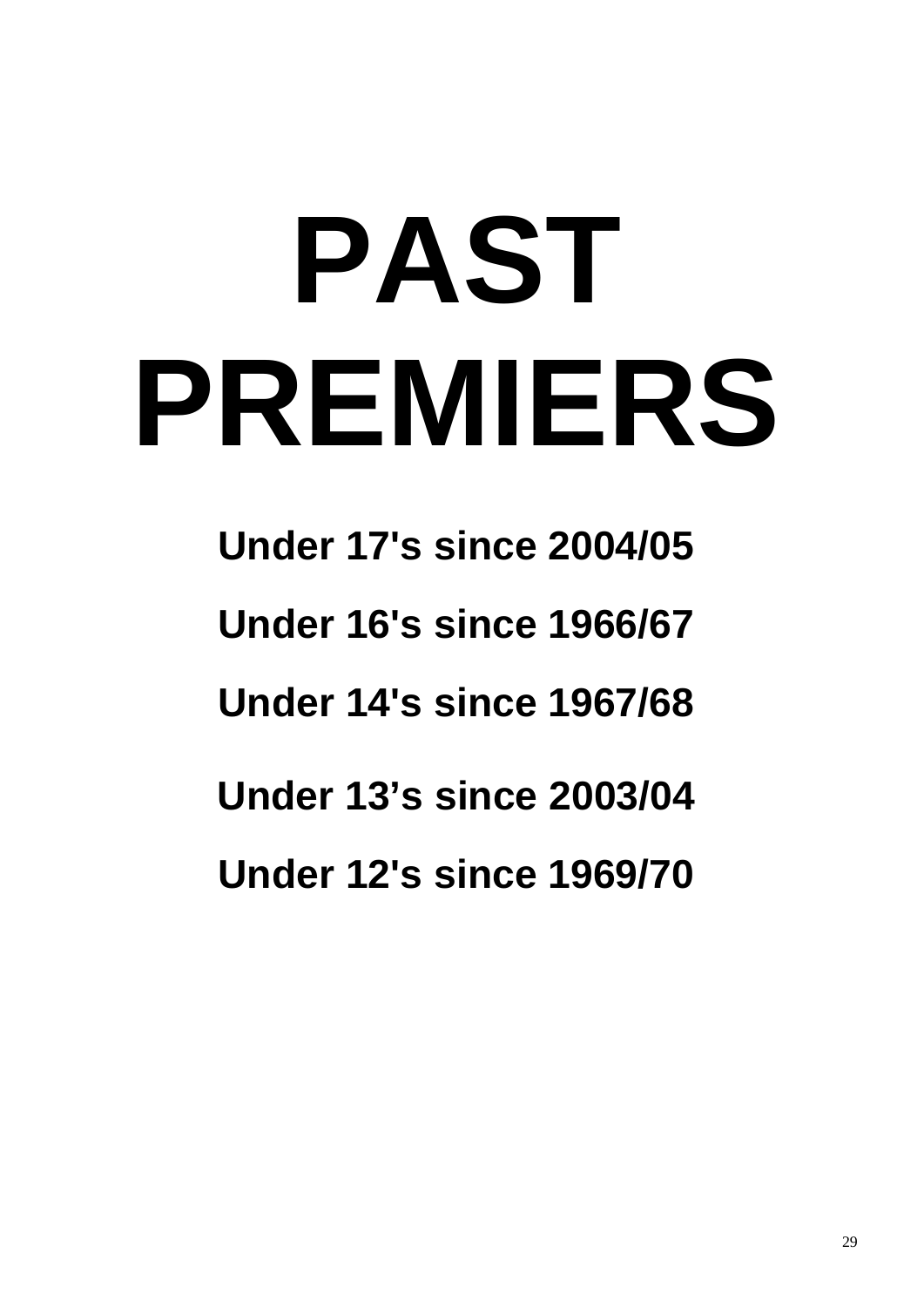### **Under 17 Premierships**

|           | <b>UNDER 17-1</b> | <b>UNDER 17-2</b><br>7-7 | <b>UNDER</b><br>$17-2$<br>د- ا | <b>UNDER 17-4</b> |
|-----------|-------------------|--------------------------|--------------------------------|-------------------|
| 2005/2006 | Croydon North     |                          |                                |                   |
| 2004/2005 | Croydon Ranges    |                          |                                |                   |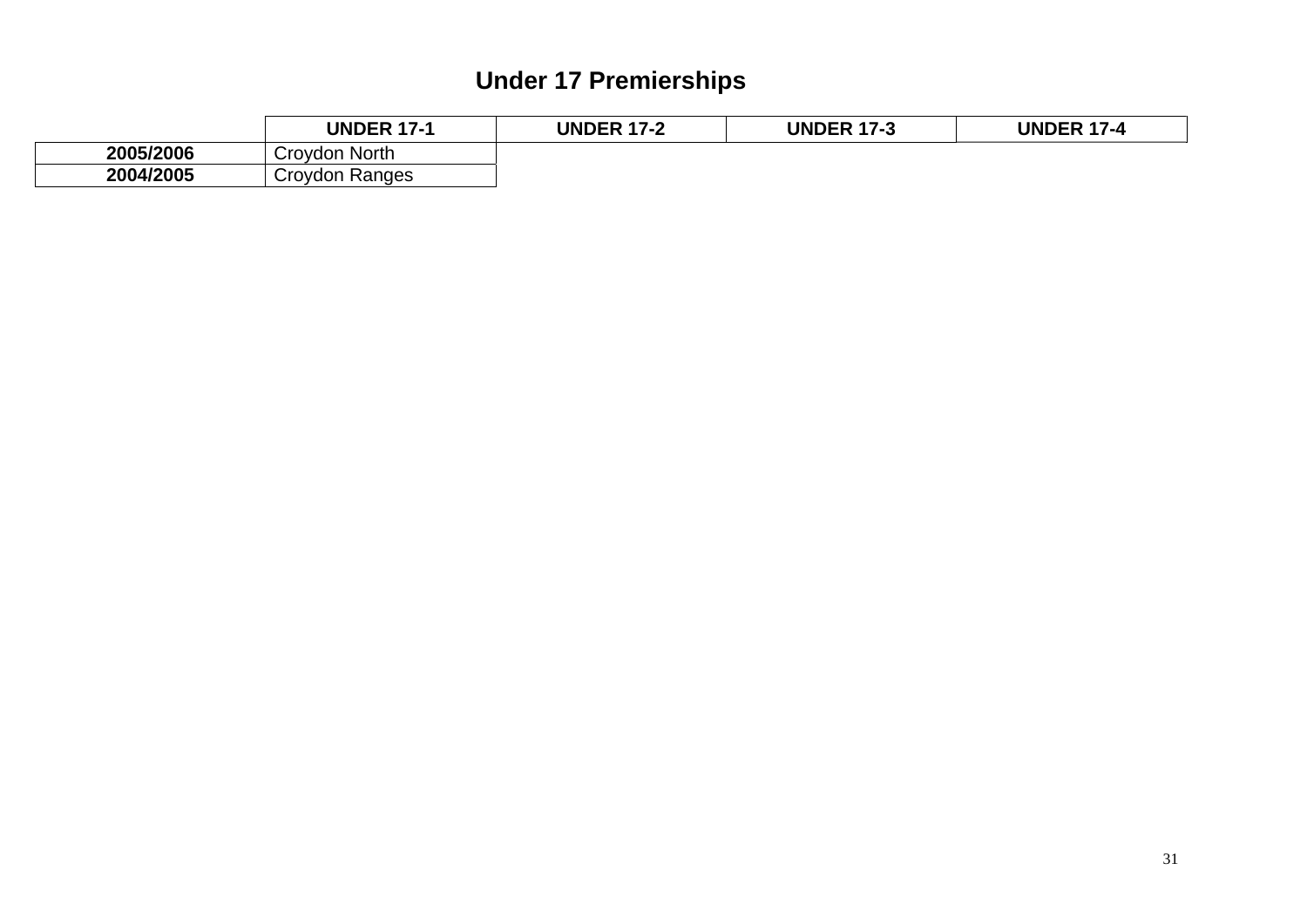|           | <b>UNDER 16-1</b>     | <b>UNDER 16-2</b>     | <b>UNDER 16-3</b>         | <b>UNDER 16-4</b>     |
|-----------|-----------------------|-----------------------|---------------------------|-----------------------|
| 2005/2006 | Ringwood              | <b>Bayswater Park</b> | <b>Heathmont Baptists</b> | Olinda                |
| 2004/2005 | Croydon North         | North Ringwood        | <b>Bayswater Park</b>     | WSO/TMP               |
| 2003/2004 | North Ringwood        | Croydon Ranges        | St Andrews                | Parkwood              |
| 2002/2003 | Ringwood              | Warrandyte            | <b>Croydon North</b>      | <b>Chirnside Park</b> |
| 2001/2002 | <b>Croydon North</b>  | Wonga Paark           | North Ringwood            | North Ringwood        |
| 2000/2001 | Croydon North         | Montrose              | Warrandyte                | Mooroolbark           |
| 1999/2000 | Ringwood              | North Ringwood        | Kilsyth                   | Templeton             |
| 1998/99   | <b>Bayswater Park</b> | Templeton             | South Ringwood            | North Ringwood        |
| 1997/98   | South Warrandyte      | <b>Bayswater Park</b> | Lilydale                  | Mooroolbark           |
| 1996/97   | Croydon North         | South Warandyte       | East Ringwood             | <b>Ferntree Gully</b> |
| 1995/96   | Lilydale              | Kilsyth               | Boronia                   | <b>Chirmside Park</b> |
| 1994/95   | Ringwood              | North Ringwood        | Montrose                  | Parkwood              |
| 1993/94   | <b>Ainslie Park</b>   | Mt Evelyn             | Templeton                 | <b>Ainslie Park</b>   |
| 1992/93   | <b>Ainlsie Park</b>   | Montrose              | Norwood                   | Wantirna              |
| 1992/92   | Croydon               | Parkwood              | Croydon United            | Templeton             |
| 1990/91   | <b>St Andrews</b>     | Vermont               | North Ringwood            |                       |
| 1989/90   | Ringwood              | Warandyte             | Montrose                  | Croydon Nth & Kilsyth |
| 1988/89   | <b>Bayswater Park</b> | Heathmont             | Croydon                   | <b>Ainslie Park</b>   |
| 1987/88   | South Croydon         | <b>Bayswater Park</b> | Kilsyth                   | Ringwood              |
| 1986/87   | Ringwood              | Parkwood              | Croydon                   | Montrose              |
| 1985/86   | Warandyte             | North Ringwood        | <b>Knox Gardens</b>       | South Warandyte       |
| 1984/85   | Croydon North         | Lilydale              | Mt Evelyn                 | Croydon Hockeyers     |
| 1983/84   | Warrandyte            | <b>Glen Park</b>      | Eastfield                 |                       |
| 1982/83   | Norwood               | Park Orchards         | Ringwood                  |                       |
| 1981/82   | Vermont               | East Ringwood         | Olinda                    | Croydon Hockeyers     |
| 1980/81   | Mooroolbark           | Wantirna              | Wonga Park                | <b>Glen Park</b>      |
| 1979/80   | Heathmont             | <b>Wantirna South</b> | South Warrandyte          |                       |
| 1978/79   | Ringwood              | Montrose              | <b>Ainslie Park</b>       |                       |
| 1977/78   | Croydon Nth           | South Ringwood        | Wantirna                  | Knoxfield             |
| 1976/77   | Ringwood              | Norwood               |                           |                       |
| 1975/76   | Boronia               | South Croydon         | Ringwood                  |                       |
| 1974/75   | <b>Boronia United</b> | North Ringwood        | Croydon                   |                       |
| 1973/74   | Ringwood              | Croydon United        |                           |                       |
| 1972/73   | Ringwood              | Croydon               |                           |                       |
| 1971/72   | Ringwood              | Croydon United        |                           |                       |
| 1970/71   | Heathmont             | East Ringwood         |                           |                       |
| 1969/70   | Ringwood RSL          | Heathmont             |                           |                       |
| 1968/69   | Ringwood HS           |                       | <b>Boronia United</b>     |                       |
| 1967/68   | Kilsyth               | Boronia               |                           |                       |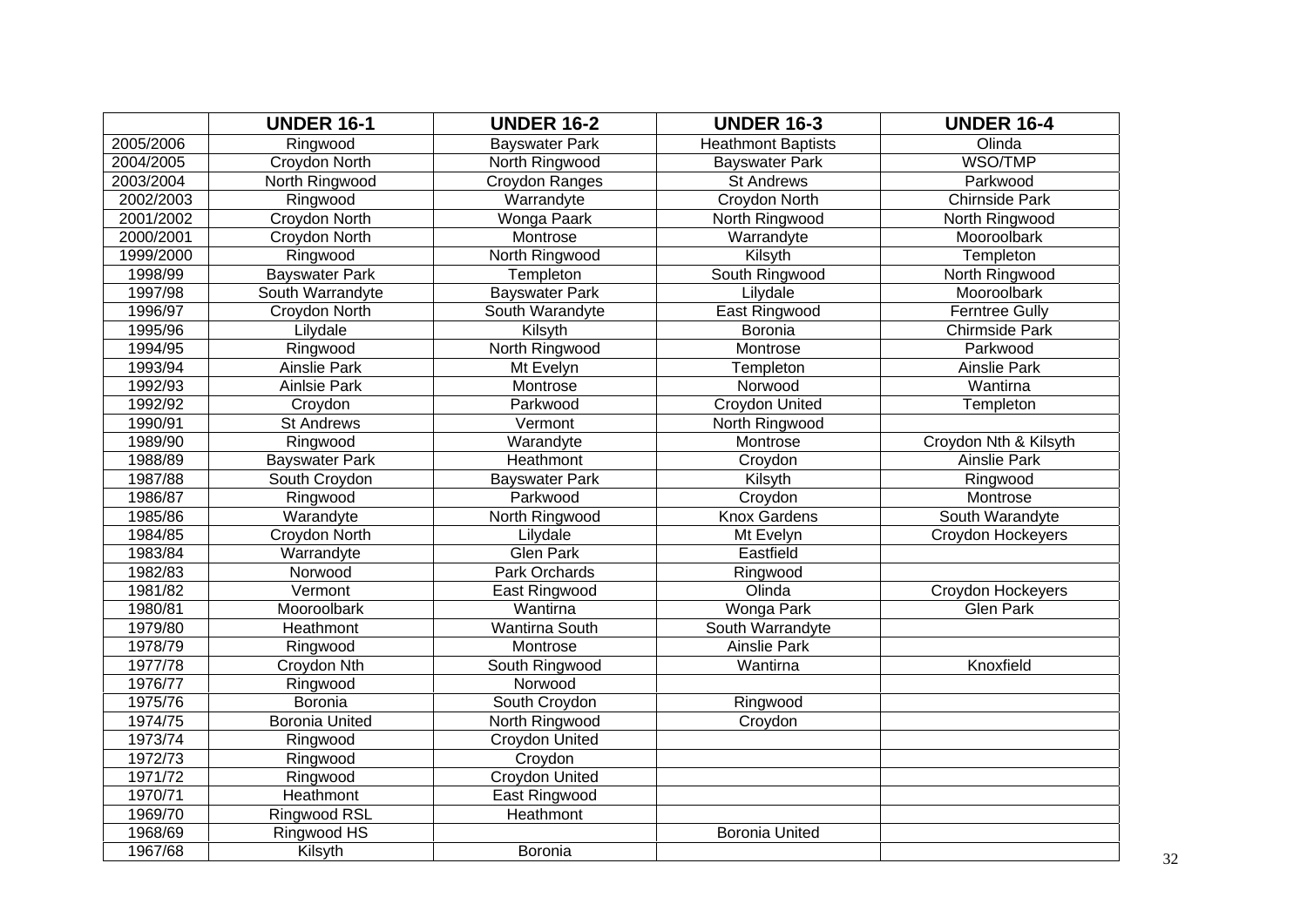### **Under 14 Premierships**

|           | <b>UNDER 14-1</b>     | <b>UNDER 14-2</b>     | <b>UNDER 14-3</b>         | <b>UNDER 14-4</b> | <b>UNDER 14-5</b>                    |
|-----------|-----------------------|-----------------------|---------------------------|-------------------|--------------------------------------|
| 2005/2006 | North Ringwood        | Warranwood            | Montrose                  | Olinda            | Sth Warrandye<br><b>Tied Norwood</b> |
| 2004/2005 |                       |                       |                           |                   |                                      |
| 2003/2004 | Templeton             | Parkwood              | Croydon North             | Kilsyth           |                                      |
| 2002/2003 | Croydon North         | Templeton             | North Ringwood            | Montrose          |                                      |
| 2001/2002 | Templeton             | Mooroolbark           | Croydon North             | Templeton         |                                      |
| 2000/2001 | <b>Ainslie Park</b>   | South Ringwood        | Parkwood                  | Wantirna South    |                                      |
| 1999/2000 | Templeton             | Lilydale              | Heathmont/Sth<br>Ringwood | North Ringwood    |                                      |
| 1998/99   | Wonga Park            | East Ringwood         | Lilydale                  | Heathmont         | Templeton                            |
| 1997/98   | Ringwood              | Boronia               | Warrandyte                | Parkwood          |                                      |
| 1996/97   | Mooroolbark           | North Ringwood        | Mooroolbark               | Ringwood          |                                      |
| 1995/96   | South Warrandyte      | <b>St Andrews</b>     | Olinda                    | North Ringwood    |                                      |
| 1994/95   | Croydon               | <b>Ferntree Gully</b> | Boronia                   | Croydon North     |                                      |
| 993/94    | <b>Knox Gardens</b>   | Wonga Park            | Templeton                 | Parkwood          |                                      |
| 1992/93   | Ringw'd & Chirn' Park | Croydon North         | Montrose                  | <b>St Andrews</b> |                                      |
| 1992/92   | <b>St Andrews</b>     | Norwood               | South Ringwood            | Ringwood          | Montrose                             |
| 1990/91   | South Ringwood        | East Ringwood         | Templeton                 | Kilsyth           | Vermont                              |
| 1989/90   | Lilydale              | North Ringwood        | Mt Evelyn                 | South Ringwood    | Vermont & Kilsyth                    |
| 1988/89   | Croydon North         | Croydon United        | Boronia                   | Templeton         | Montrose                             |
| 1987/88   | Norwood               | <b>Bayswater Park</b> | North Ringwood            | Norwood           | Boronia                              |
| 1986/87   | <b>Ainslie Park</b>   | <b>Knox City</b>      | Olinda                    | Ringwood          |                                      |
| 1985/86   | Kilsyth               | South Croydon         | Scoresby                  | Mooroolbark       |                                      |
| 1984/85   | Norwood               | Parkwood              | South Croydon             | Ringwood          |                                      |
| 1983/84   | Croydon North         | Norwood               | Wonga Park                | Ringwood          |                                      |
| 1982/83   | <b>Wantirna South</b> | Vermont               | Heathmont                 | North Ringwood    |                                      |
| 1981/82   | Wantirna South        | <b>Glen Park</b>      | Ringwood                  | Warrandyte        |                                      |
| 1980/81   | Norwood               | <b>Knox City</b>      | <b>Ainslie Park</b>       | Croydon North     |                                      |
| 1979/80   | Ringwood              | <b>Croydon North</b>  | Lilydale                  | Ringwood          |                                      |
| 1978/79   | Ringwood              | Boronia               | Olinda                    | Heathmont         |                                      |
| 1977/78   | Heathmont             | Mooroolbark           | Warrandyte                | Lilydale          |                                      |
| 1976/77   | Heathmont             |                       | Knoxfield                 |                   |                                      |
| 1975/76   | Croydon United        |                       | Heathmont                 |                   |                                      |
| 1974/75   | <b>St Andrews</b>     |                       | Ringwood                  |                   |                                      |
| 1973/74   | Johnson Park          |                       |                           |                   |                                      |
| 1972/73   | Ringwood RSL          |                       |                           |                   |                                      |
| 1971/72   | South Ringwood        |                       |                           |                   |                                      |
| 1970/71   | Croydon United        |                       |                           |                   |                                      |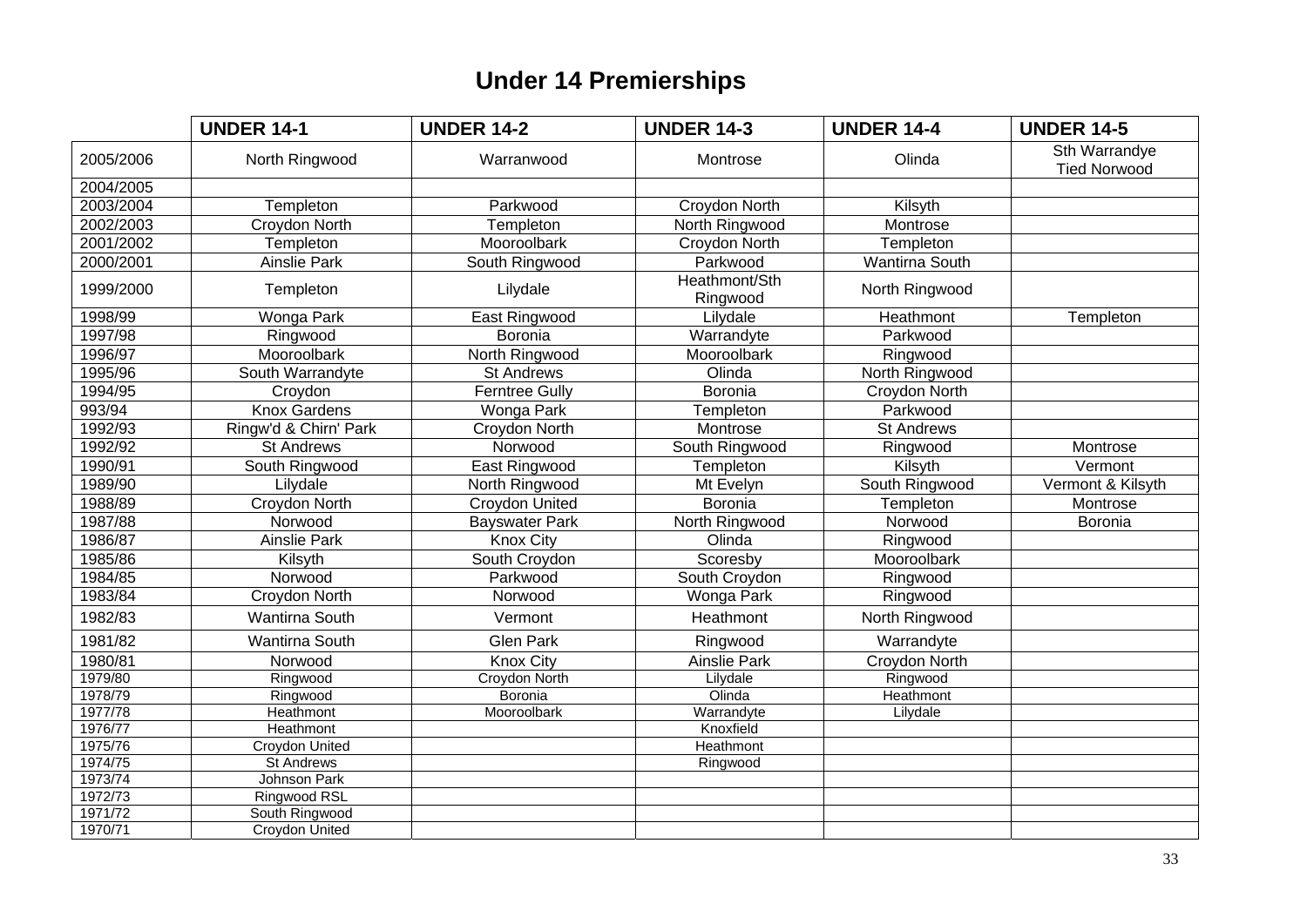| 1969/70 | ≀inawood |  |  |
|---------|----------|--|--|

#### **Under 13 Premierships**

|           | <b>UNDER</b><br>$\overline{\phantom{a}}$<br>ـ″−3 ו | <b>UNDER</b><br>10 C<br>ી ૩-૮ | UNI<br>I)Fk<br>1ل-3 | <b>UNDER 13-4</b><br>-3-4 |
|-----------|----------------------------------------------------|-------------------------------|---------------------|---------------------------|
| 2003/2004 | .<br>Warrandyte                                    |                               |                     |                           |